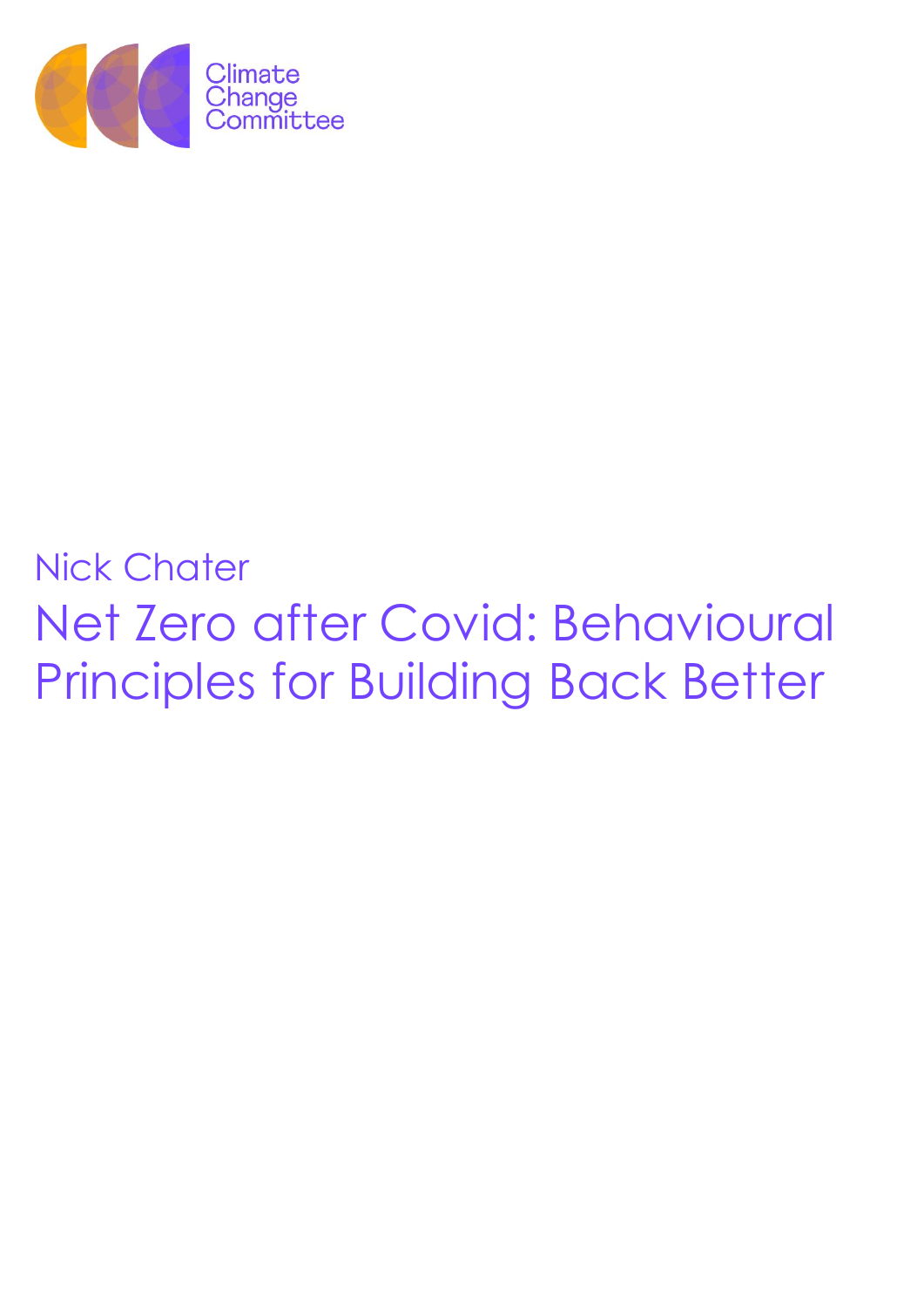<span id="page-1-0"></span>

### **Professor Nick Chater FBA**

Nick Chater is Professor of Behavioural Science at Warwick Business School. He has particular interests in the cognitive and social foundations of rationality, and applying behavioural insights to public policy and business. Nick is also a cofounder and Director of Decision Technology Ltd, a research consultancy.

## <span id="page-1-1"></span>Acknowledgements

I would like especially to thank: Mike Hemsley, David Joffe, and Mike Thompson of the Climate Change Committee, Lorraine Whitmarsh (University of Bath), and Gervase Poulden (BEIS) for their valuable input and comments; and to colleagues at the CCC and the University of Warwick for many stimulating discussions of these topics. My work is partially supported by the ESRC Network for Integrated Behavioural Science [grant number ES/P008976/1].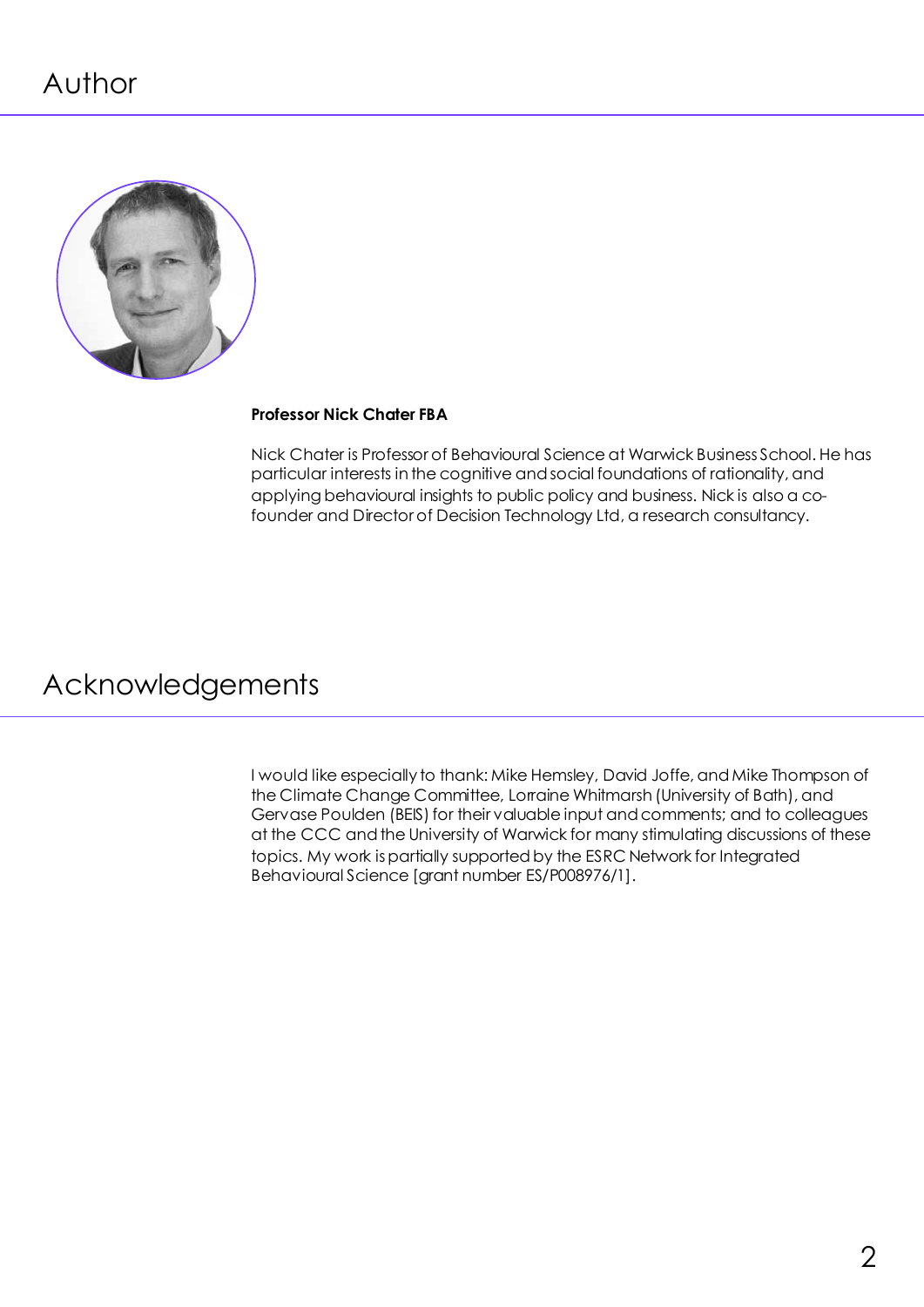## Contents

| Author                             | 2  |
|------------------------------------|----|
| <b>Acknowledgements</b>            |    |
| Executive Summary                  |    |
| 1. Changing capabilities           | 6  |
| 2. The status quo effect           |    |
| 3. Human social behaviour          | 14 |
| 4. A positive vision of the future | 17 |
| 5. Policy recommendations          | 20 |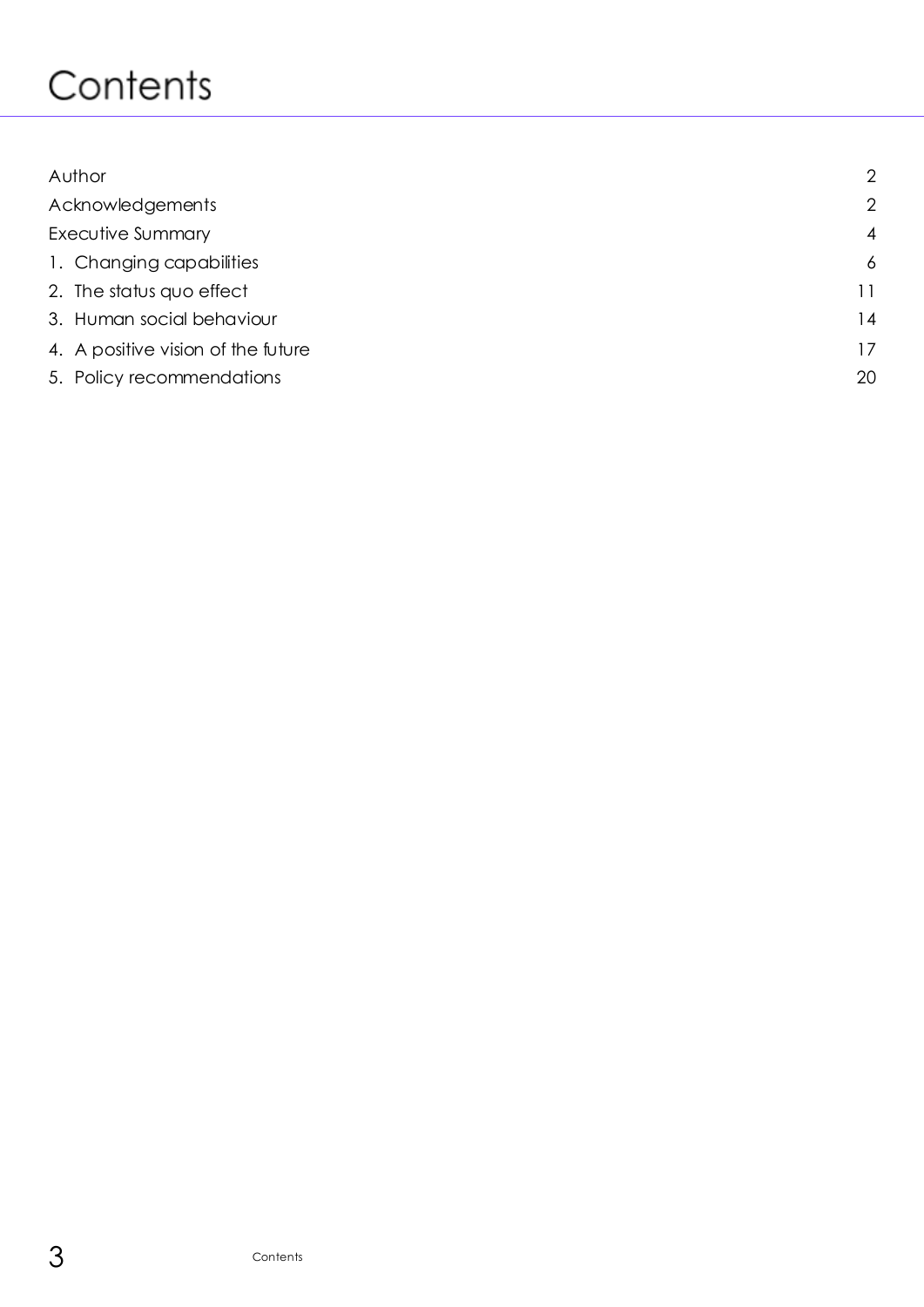<span id="page-3-0"></span>The Covid-19 pandemic has led to large and highly disruptive changes for individuals, businesses and governments. This paper, prepared to accompany the CCC's Sixth Carbon Budget Advice, considers three behavioural principles that explain how people have adapted so rapidly, and how we might "build back better" as we emerge from the pandemic, with a particular focus on meeting the challenge of dramatically reducing greenhouse gas (GHG) emissions over the coming decades. The principles are:

- **The power law of practice**: People, organizations and whole industries learn to adapt to new ways of working following a surprisingly predictable pattern. This can help predict where adaptation to new ways of living and working is likely to succeed or fail.
- **The status quo effect**: People and organizations tend to prefer the current status quo, but can often adjust rapidly to prefer a new status quo. But we tend to systematically underestimate such effects, and therefore can sometimes resist changes that, in retrospect, we may ultimately prefer.
- **Unwritten rules:** Our social behaviour is guided by implicit guidelines about what is "appropriate," which can be somewhat independent of our personal values. Changing these implicit rules, alongside changes in regulation and the law, is crucial to adapting to new circumstances – and the pandemic has shown that rapid change is possible, though sometimes resisted (e.g. new norms about mask wearing, and social distancing).

These principles of behaviour explain sources of "friction" in moving from one pattern of living and working to another. But if those frictions can be overcome, these principles also indicate that people and organizations can often adapt surprisingly quickly. In the light of the enforced changes in response to Covid-19, there may be significant opportunities to lock in, and build on, positive developments, especially, though not exclusively, regarding levels of demand for transport. Moreover, actively promoting these, and further positive shifts, provides an opportunity to contribute to meeting climate objectives, such as the U.K.'s commitment to Net Zero GHG emissions by 2050. These changes, while beneficial for society, will happen more slowly, if at all, without a clear policy framework and financial support. Policy recommendations include:

- Consolidating the digital transformation and shift to flexible working, including prioritizing fast broadband, and measures to bridge the "digital divide".
- Government and business "leading by example" on digital-by-default meetings where appropriate.
- Enhancing town and city infrastructure and regulation, for walking and cycling, e-bikes and e-scooters, while introducing low/zero emissions zones.
- Active measures may be required to encourage people back on to public transport, where there has been a shift to car travel.
- Tracking levels of use, efficiency, and liking for, new patterns of living and working, to help guide future policy, and reduce negative impacts.
- Developing a shared and positive vision of the opportunities and benefits of a Net Zero 2050 future through public engagement and debate.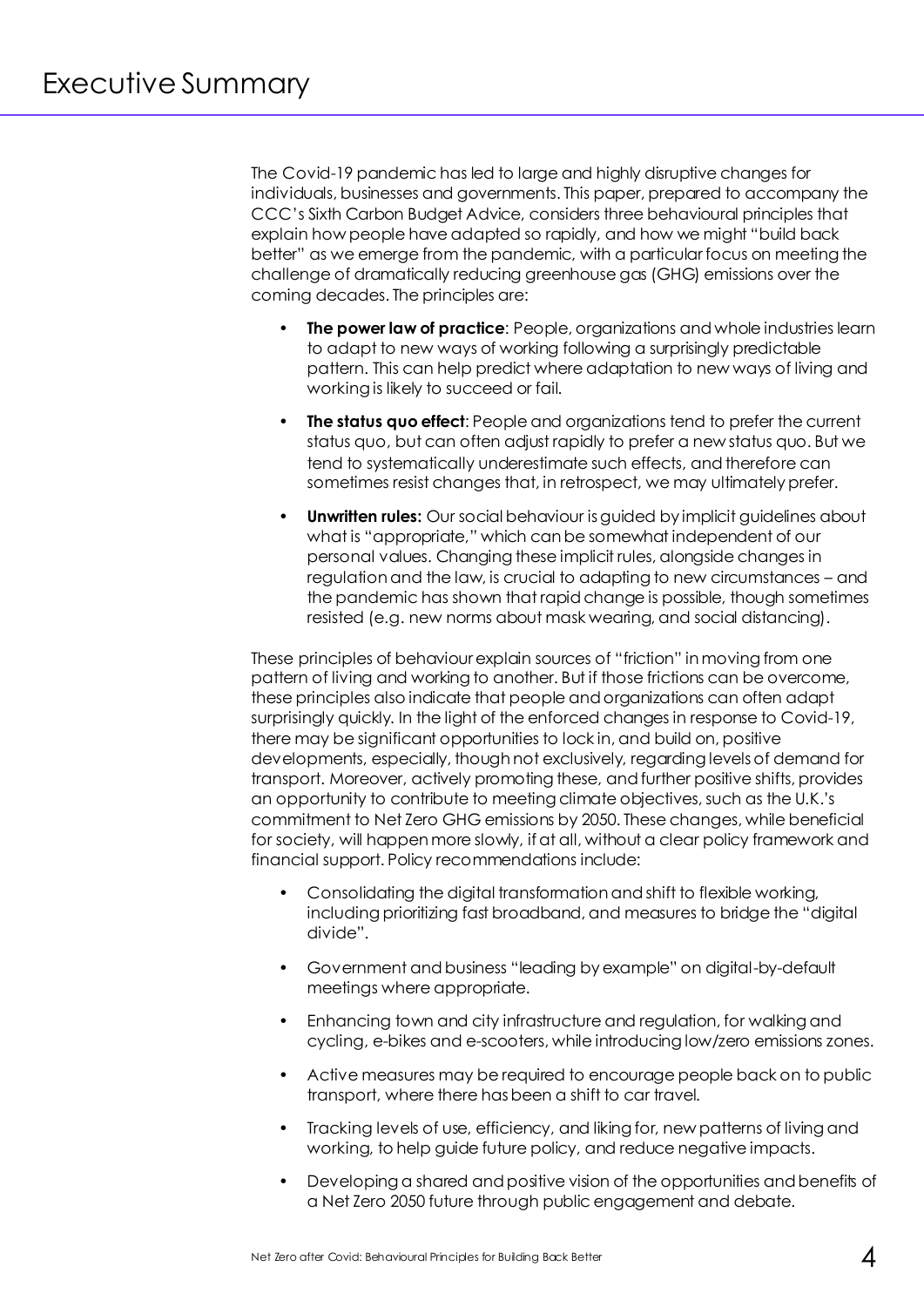Covid-19, and the lockdowns and other restrictions imposed by governments around the world in response to the virus, has required a huge amount of behaviour change. Individuals, businesses and government have, despite great hardship and disruption, responded remarkably rapidly; and unprecedented and disruptive measures have often received high levels of public support, although such support has been neither unanimous nor unqualified.

The process of returning to a "new normal" is likely to be both highly unpredictable and protracted. A crucial question for society is what "new normal" we wish to, and practically can, return to. In the light of the U.K.'s commitment to Net Zero by 2050, and the need for similar targets across the world to prevent severe and irreversible climate change, it is imperative that recovery from the crisis is compatible with the reduction of GHG emissions. This report, prepared to complement the publication of the CCC's Sixth Carbon Budget Advice, outlines the implications of three behavioural principles that may help guide us to building back better, each of which has implications across a wide range of policy areas. In each case, the principles both help explain why there is "friction" which may block changes to potentially advantageous ways of living and working; but also suggest that this friction can be overcome.

The principles focus on three fundamental aspects of our individual and collective ability to change our behaviour in the light of changing circumstances: how we can change our *capabilities*, *preferences*, and the implicit *social contract* between individuals, organizations and governments. Understanding these principles will help inform the immediate process of recovery from the crisis caused by the pandemic, but is also relevant to the longer-term challenge of meeting the UK's Net Zero commitment.

In each case, the principles suggest that we are often (although not always) far more adaptable than we think<sup>1</sup> – that even quite radical changes in our ways of living and working can turn out to be practically feasible, appealing, and can command popular support.

It is equally clear, though, that the abrupt social and economic shock of lockdown has also created enormous disruption and damage to many aspects of our lives – we will also consider how, from a behavioural point of view, such difficulties can be minimized for the more gradual, but equally radical, changes required to reach Net Zero.

In this brief paper, we will consider capabilities, preferences, and the social contract in turn, the relevant behavioural principle for each, and potential implications for building back better and helping reach Net Zero emissions.

Reaching Net Zero will require significant behaviour change. Yet core psychological principles, and the experience of Covid-19, indicate that we can be surprisingly adaptable.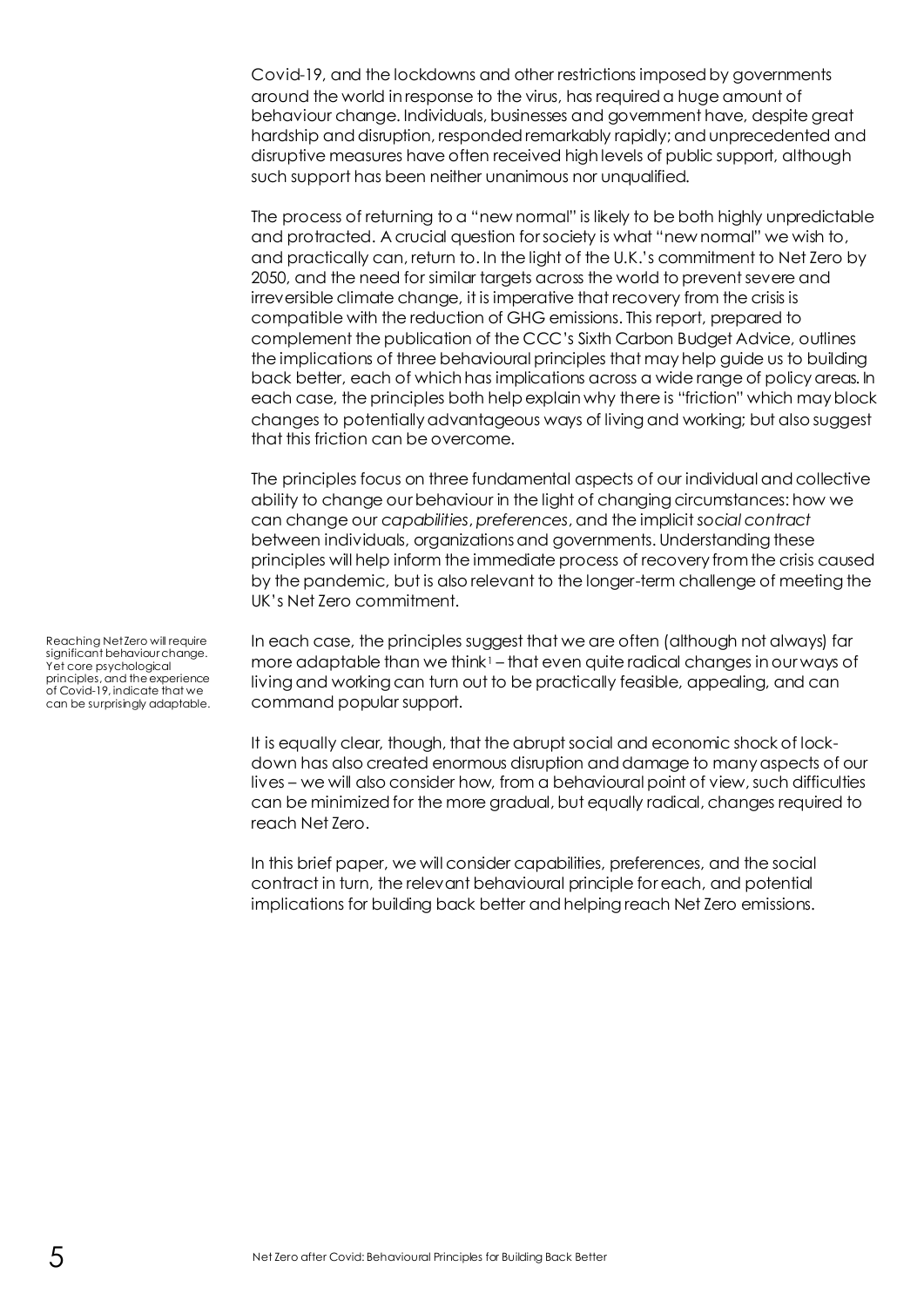## <span id="page-5-0"></span>**The "power law of practice" governs learning to live and work differently**

The lockdown and later restrictions have forced individuals and organizations to adopt new ways of living and working. Many of these enforced changes will be unwelcome, although some may not. In any case, the rate of which many people and organizations have learned to adapt has been striking. The rate at which new skills, methods of work, or activities of all kinds are acquired, whether for individuals, organizations, or entire industries, is governed by a surprisingly stable rule: the "power law of practice". <sup>2</sup> The rule relates how many times a new task is performed with measures of how well it is done: if a task is

performed, say, twice as many times, there will be a *fixed percentage* decrease in

how long it takes, how much it costs to do, and related measures.

As we all know from everyday experience, when we start doing anything new, we are slow and ineffective. The power law of practice tells us that the rate at which we learn has a specific, predictable, shape. Roughly, we first learn rapidly; our improvements become slower as we practice the task more and more; and these improvements continue over long periods, often in highly predictable ways. The specific form of the power law turns out to be a straight line, when we plot number of repetitions against whatever measure we are interested on a log-log graph (implying, for example, that if we have done something twice as often, we will be, say, 25% quicker; and if we keep practicing for twice as long again, we will be another 25% quicker, and so on).<sup>3</sup>

Figure 1 shows some typical examples, ranging from how people learn a new skill (tracing in a mirror) in a lab study, how individual workers in Cuban cigar factories roll cigars more quickly with practice, to the falling cost of cars, batteries or photovoltaic power.

For individuals, organizations, and entire industries, repeated activities often become faster and cheaper in highly predictable ways. So, while initially slow and expensive, new behaviours and technologies, can soon become faster and cheaper than what went before.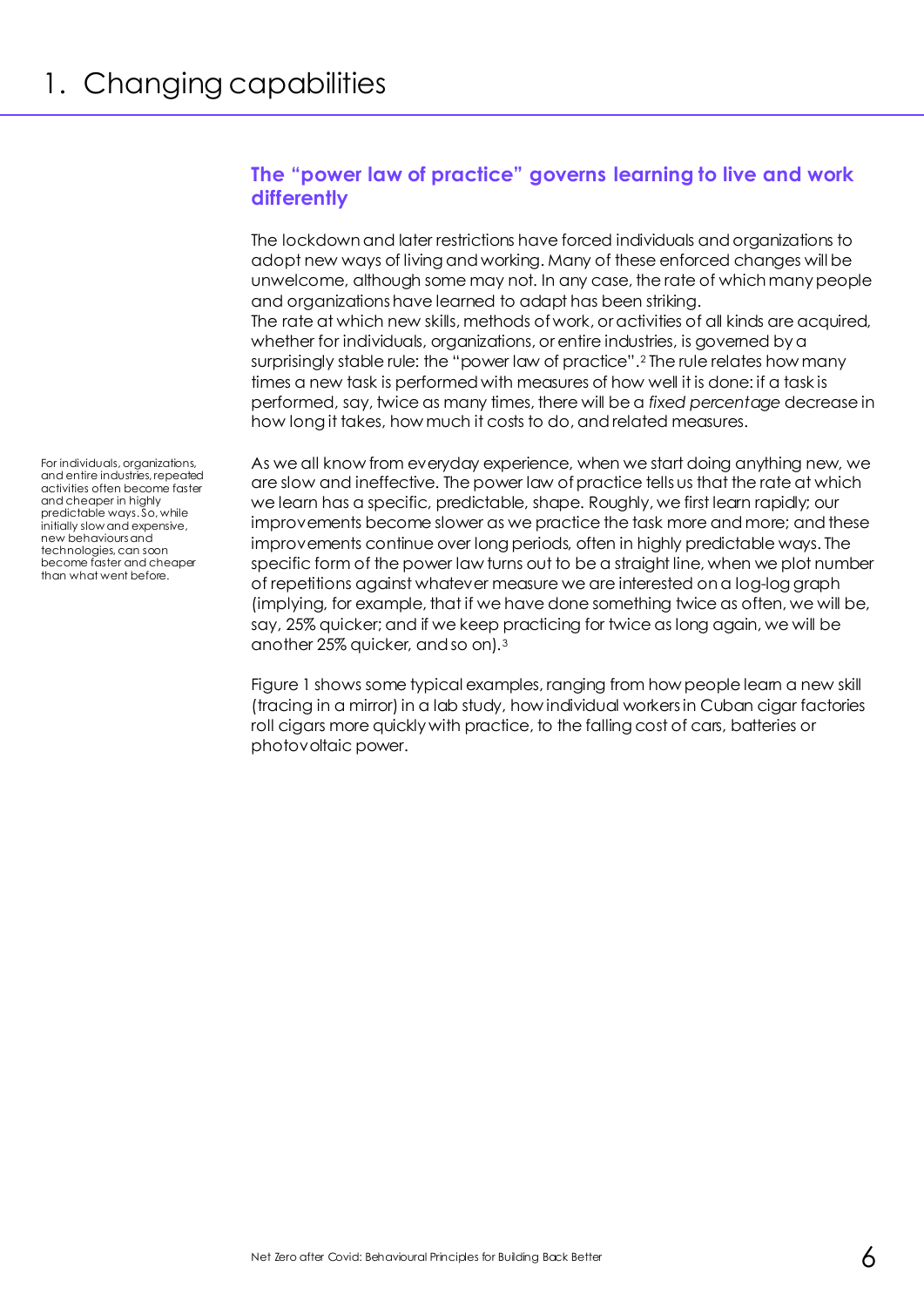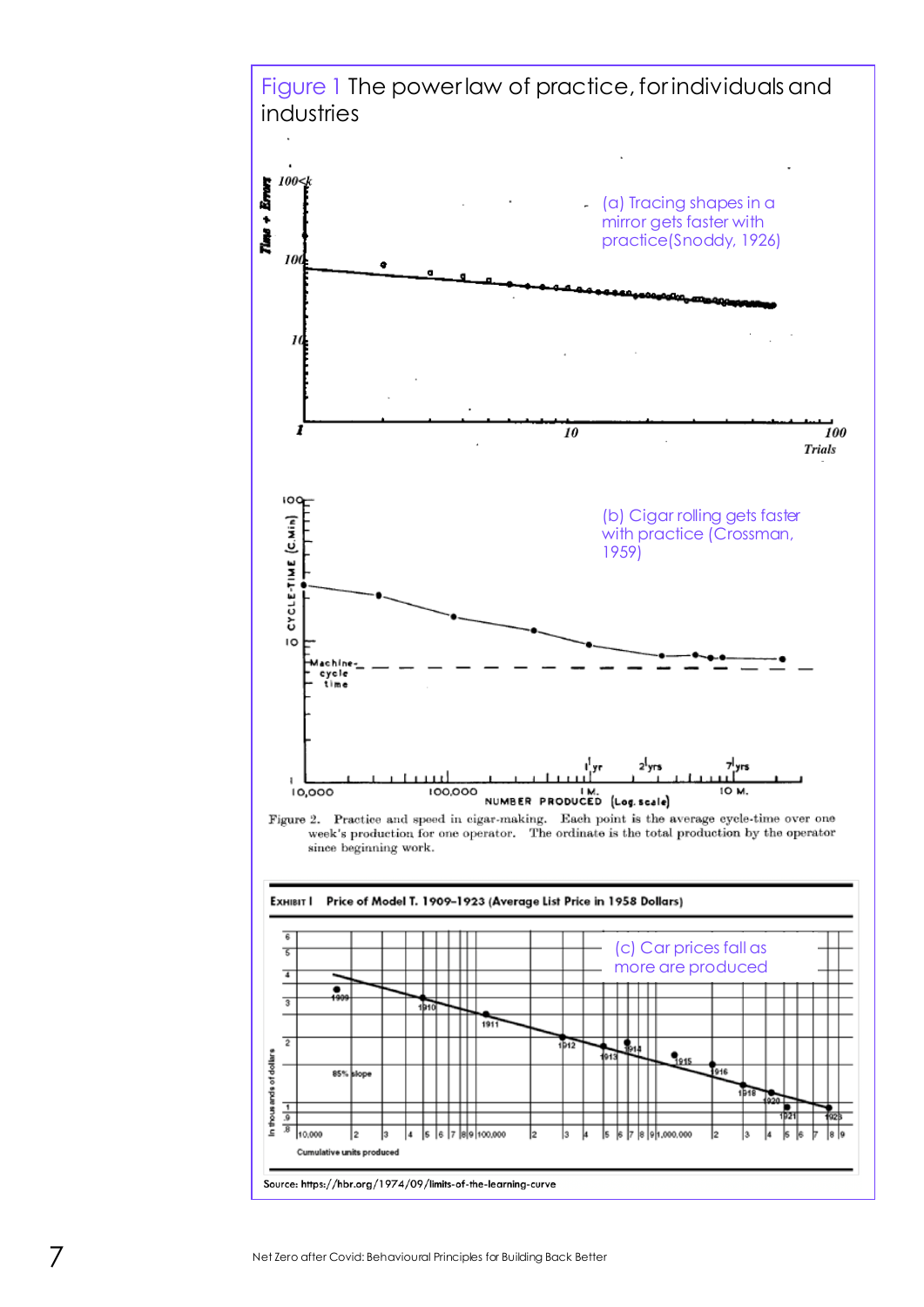

One implication of the power law is that individuals, businesses and governments focused on the short-term are likely often to be unwilling to switch to "better" ways of working – the initial costs of switching will appear daunting, creating a friction which will impede change. A second implication is that the "up front" cost might, nonetheless, be worth it in the longer term, as the benefits of practice start to bite. And, of course, it is often hard to estimate how quickly we will learn to do things differently – though the power law tells us that early indications on a learning rate can be quite predictive of how that learning rate will continue in the future.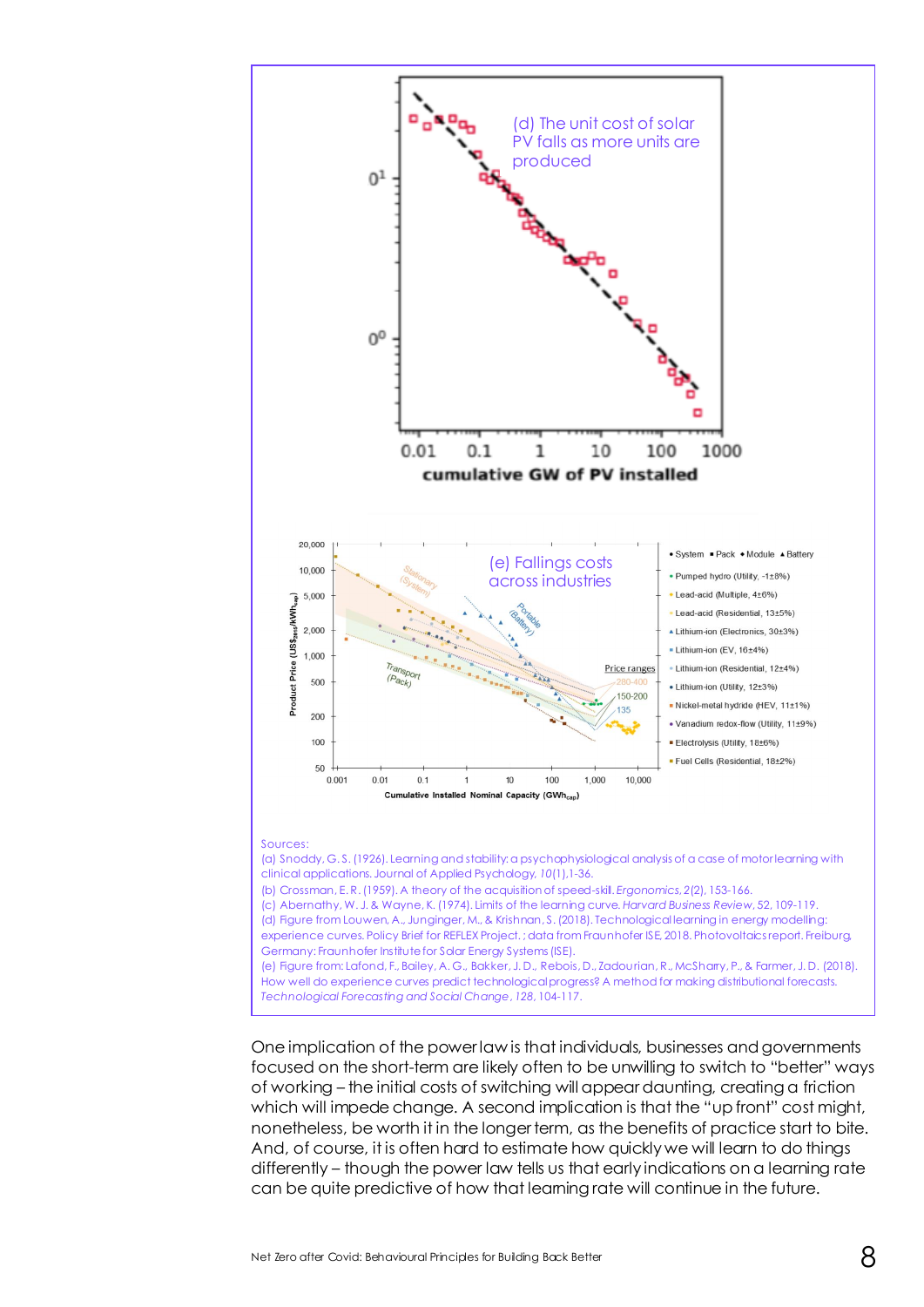This phenomenon is well-known in the technology sector and applies to technologies directly related to low-carbon (e.g. learning curves for wind, solar, batteries).<sup>4</sup> But the same is likely to be true of changes in the efficiency of new behaviours of all kinds: using videoconferencing, increasingly "digital" workflows; internet shopping; shifting travel patterns (e.g. increased cycling). Initial "start-up" costs will make transitions difficult, but once established, some may rapidly become more efficient than previous approaches (e.g. for cycling, initial costs may involve buying a bike, helmet, lights, locks etc, learning safe and rapid cycling routes, finding where a bike can safely be stored, and so on). As usual, effort is initially very great; fairly quickly reduces; and then reduces further but more slowly, through occasional innovation or gradual fine-tuning (a better bike, finding more optimal cycle routes, getting fitter, etc.). Sometimes, moreover, anticipated "hardlimits" to improved performance can turn out to be illusory – for example, the cost and speed of computer power has declined rapidly over many decades.

In normal circumstances, before switching to a new behaviour or technology the crucial question is whether the new approach will ultimately prove superior to the old. In terms of the power law of practice, the question is whether the "slope" of the power law of practice is steep or shallow; and, moreover, there may be "hard" limits beyond which performance cannot improve (e.g. human cycling speed). In the pandemic, though, new behaviours have been adopted by necessity. It is therefore important to monitor how rapidly performance is improving in different areas where behaviour has been forcibly shifted, and how rapidly that new behaviour or technology is being adopted; this will give an indication of the likely rate of future improvements, and hence which new "ways of working and living" will prove more efficient, once suitably "practiced", to be more efficient than business as usual.

The longer the restrictions on behaviour continue, of course, the more likely some new behaviours will become embedded – thus leading to permanent behavioural changes. Many examples come from the astonishingly rapid "shift-to-digital:" working from homes not offices; videoconferencing rather than face-to-face meetings; phone- or video-based medical consultations; the rise in internet shopping; increases in streaming various forms of entertainment, as cinema and live events become difficult; using internet banking and electronic payments, when branch banking becomes difficult and cash a perceived infection risk.<sup>5</sup> Early indications suggest that some of these changes, especially those that are accelerations of existing trends, are likely to leave permanent impacts. Many major companies have indicated they expect to return to a flexible home-office working, rather than the office as the default, and many office workers are similarly keen to have more flexibility.<sup>6</sup> Similarly, the medical profession is embracing remote consultations as part of future working; and food and other delivery companies have been investing heavily, in the expectation of an irreversible shift.

The power law of practice suggests, of course, that these shifts will become increasingly easy for individuals. After several months of enforced internet shopping, we find our preferred shop, get used to the website, build up a list of favourites, and so on, which makes future internet shopping increasingly painless – and, for many people, easier than high street shopping. And now that protocols, infrastructure and IT for homeworking, telemedicine, meetings by video, etc are increasingly well-established and effective, they may increasingly become the first choice for many individuals and organizations.

To build back better, we need to understand the impact of these changes on greenhouse gas emissions. What would be the emissions implications of a shift to home-working, reduced high street activity, and perhaps a flight from cities? How rapidly will people re-adopt public transport, or will they maintain new travel

The longer restrictions on our behaviour continue, the more embedded changes are likely to become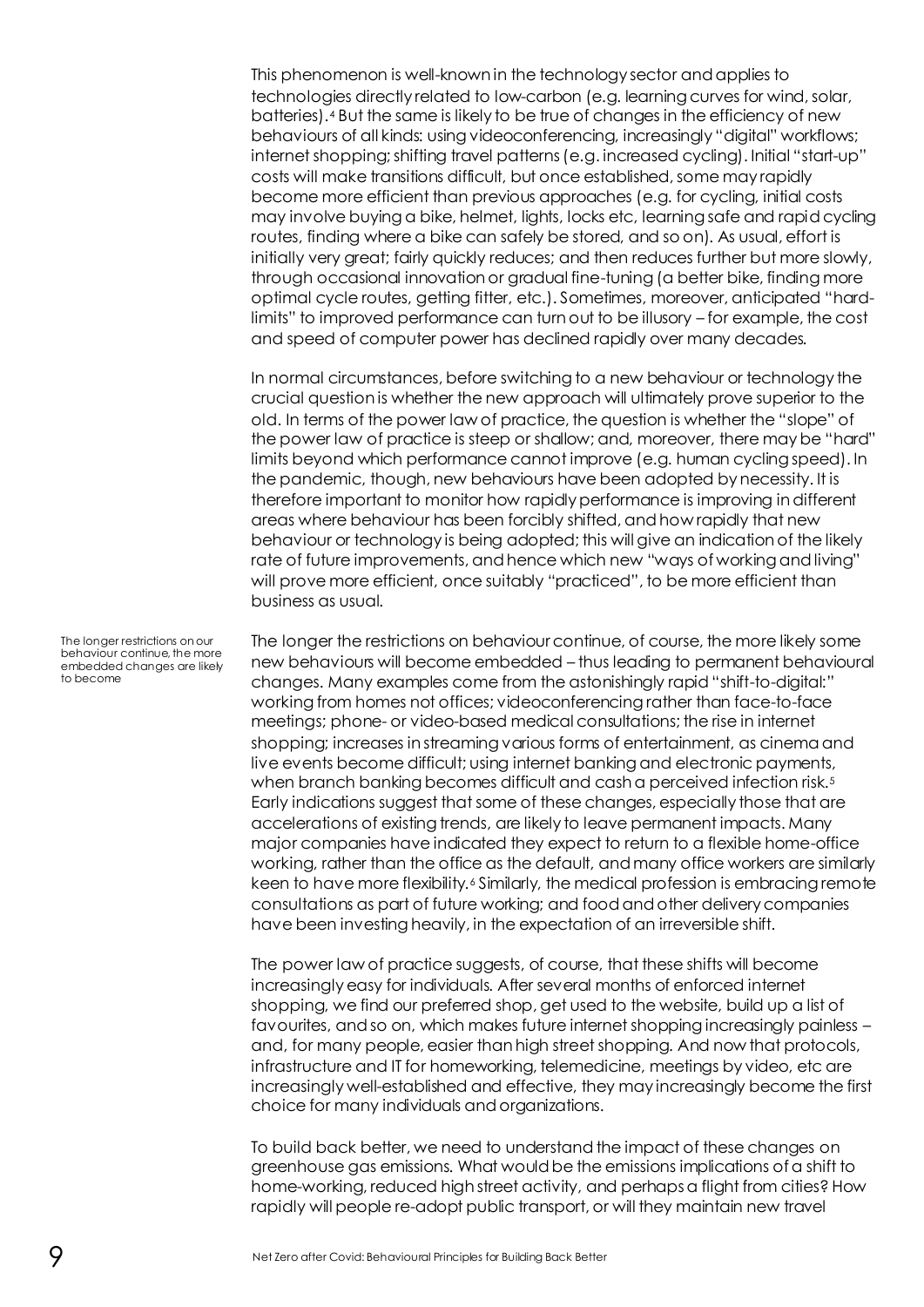habits? The CCC's Sixth Carbon Budget Advice outlines a variety of plausible scenarios concerning these and other societal changes. What occurs in practice will, of course, depend in part on government policy. For example, government can encourage and incentivise people to work from home or work flexibly where possible, or push for a full-scale return to the office, as the risks from Covid diminish.

Regarding local travel, many cities across the world, including Paris, New York and London, have closed roads and put in additional cycle lanes. The power law of practice would suggest that the longer these measures stay in place, the more efficiently they will be used, and the more demand there will be for them to be retained. For longer journeys, provision and support for e-bikes may be important; e-scooters may have a role, if safety concerns can be met; and so on. Locking in, and building upon, changes that have proved successful during lock-down and beyond, should be an immediate policy objective.<sup>7</sup>

The power law of practice also provides a reminder of a general lesson: that changes to ways of operating which are initially slow, costly and inefficient may become highly effective over time. This is an important motivation, in the context of Net Zero, for enhanced short- and medium-term government policy support where opportunities to move to better ways of living and working that may be socially and economically highly cost-effective in the long term. Government support for wind and solar power, subsidies of electric vehicles, have played this role. In the light of the short-term focus of firms and individuals, and the importance of collective switching to reap the benefits of "practice," supporting such projects through regulation, providing infrastructure, and potentially initial subsidy, may reap substantial long-term dividends.

Government policy can play a crucial role in shaping which new behaviours become established.

The power law also helps understand why very rapid change, such as that caused by the Covid response, is especially disruptive and problematic: many patterns of work and behaviour are simultaneously switched within days to initially slower and less effective methods, providing a huge economic and psychological "shock." Gradual, planned, transitions over periods of years, and indeed, decades, will, of course, be much less disruptive, and it is important that the pace of change is manageable. But the main lesson of Covid is that adaptation can occur surprisingly quickly – and much more quickly than we typically anticipate.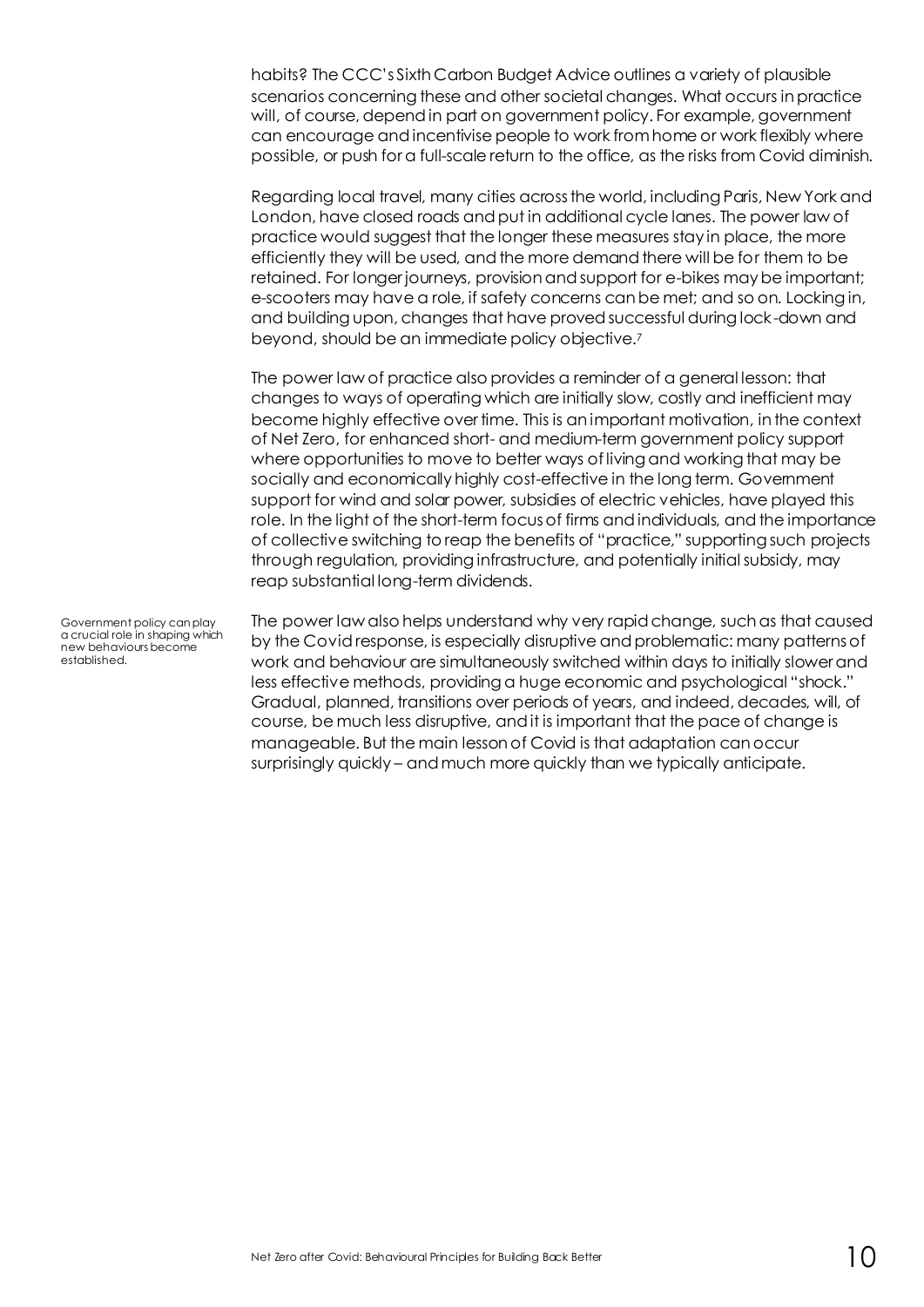### <span id="page-10-0"></span>**How we prefer what we become used to**

Our first behavioural principle concerned the predictable rate at which we learn individually and collectively learn new behaviours. We now turn to the observation that people often also adapt by coming to like those new behaviours, or in some case, to dislike them far less than we anticipate – a tendency that I will call the status quo effect (although the effect has a number of different causes). <sup>8</sup> When that status quo is altered, we may find ourselves coming to like new ways of living and working. We adapt, usually much more than we anticipate, to the new status quo. Thus, our liking for the status quo is a second source of friction that can impede change; but the principles also suggests that, once change has occurred, it may come to be preferred. Nonetheless, as we shall point out, adaptation to a new status has its limits, and these limits have important practical implications.

The status quo effect has been shown in numerous lab experiments. For example, when given one of two possible objects (e.g. a mug or a chocolate bar), people tend to prefer to "stick" with what they are originally given rather than swap to the other object.<sup>9</sup> With respect to public goods, such as trees, status quo effects are substantial: if the status quo is that a park will be planted with dense trees, people require considerable compensation to accept sparser planting; if sparser planting is the status quo, they will pay much less for denser planting (in one study, an astonishing 75 times less).<sup>10</sup>

The psychological factors causing status quo effects are many. One aspect is "mere exposure," that people "get to like" abstract patterns, music, art, and even non-sense words the more frequently they encounter them.<sup>11</sup> Another factor is that people tend to assess their current life in comparison with their own (especially, recent) past and the lives of others around them. Hence, when there is a general change that affects the person over the long term and/or affects people around them also, this tends to have an unexpectedly small impact (so that even large changes in life, such as lottery wins, promotions, or serious disability, affect people's self-reported well-being less than would be expected)<sup>12</sup>. Still another factor, observed in experiments, is that people have a tendency to think that, on balance, the world is currently "as it should be", and that change away from the status quo is likely to be bad.<sup>13,14</sup>

When thinking about the future, the status quo is determined by our expectations of what the future will look like, not simply the current state of affairs – and our reaction to that expected future functions as the "status quo" against which we judge how the future turns out.<sup>15</sup> So, for example, whether people are disappointed or delighted with a promotion or pay-rise depends on whether this is less, or more, than they expected. Moreover, we begin to shape our behaviour today based on the future status quo we anticipate. Thus, anticipating a future shift to electric vehicles, heat pumps, or more heavily plant-based diets, will tend to encourage individual people's present behaviour to shift in the direction of this anticipated "new normal." The same is true, of course, for companies and organizations of all kinds – indeed, often more so because the viability of current investments may depend on the long-term.

We tend to prefer whatever we see as the status quo. This makes us resist change – but we make often come to like it, once it has occurred.

Our preferences can shift to a new status quo, once it is clear that it is coming. So, for example, clear targets for the shift to electric vehicles is likely to make electric vehicles more attractive.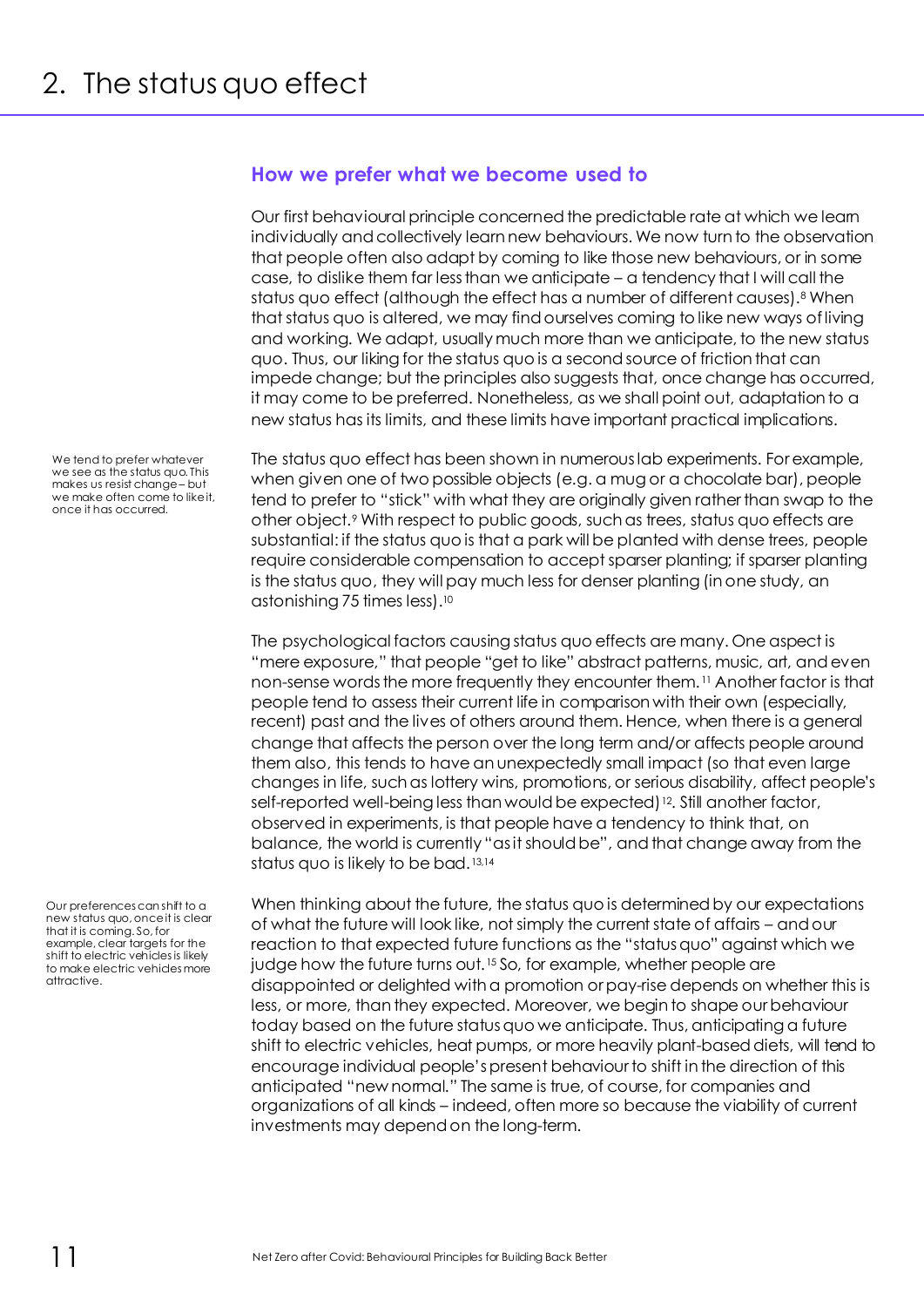The Covid pandemic has, of course, created huge changes to our individual and collective status quo, many of these extremely disruptive and unwelcome. Nonetheless, it is likely that some changes will be ones that we can and will get to like; and the longer the pandemic lasts, the more established the new status quo is likely to be, and hence the less we may wish to return to prior patterns of working and living.

Some of these changes have significant implications for GHG emissions, both positive and negative:

- Flexible/remote working. Where full-time attendance in the office is the norm, workers and their managers can feel this is the only, or at least the best, way for work to be carried out. Many organizations and individuals have found that remote, or flexible, working has advantages that they wish to retain (although, for others, there is a strong desire to return to the office).
- For organizations, the status quo effect is amplified by the desire to exploit existing resources (having built or rented an office, there is an apparent imperative to use it); such effects will diminish as a new status quo takes hold.
- The status quo effect implies that companies and individuals will be able to adapt, to some extent at least, to significantly reduced commuting and business travel. Many sales people and executives have spent a great deal of their entire working lives "on the move," travelling between offices, factories, without their own and other organizations. But once they, and their organisations, have adapted to a new status quo with less or no travel, many will be very reluctant to add what may be hours of stressful travel to their working day. (Indeed, long-term commuting is, interestingly, consistently associated with lower self-reported well-being – we don't fully adapt to its negative impacts16).
- Increasing walking and cycling for leisure and work travel, and the appropriate adaptation of transport infrastructure, is likely to lead to a strong status quo effect. In a city with no cycle lines, residents may be sceptical of cycle lanes or pedestrianisation, for example because they might impede road traffic; in a city with many cycle lanes or many pedestrian areas, residents may, though, not wish to remove these, and allow more cars.
- Conversely, though, dramatically less use of public transport during the pandemic may be difficult to reverse, even when health issues are no longer relevant. One possibility is that, perhaps especially for longer journeys, people will shift towards cars.
- We should expect, other things being equal, that people will increasingly prefer internet shopping, digital banking, streaming and so on. These are trends that were already in evidence before the pandemic, but which have now accelerated rapidly. People will, on average, be more likely to enjoy internet supermarket shopping, and feel averse to going to the shops themselves, the more they experience it, purely due to its increased familiarity.
- There may also be aspects of life (e.g. quiet streets, clearer and cleaner air) that people value a great deal when they (perhaps briefly) experience them, as in the early part of the UK's lockdown. Some of these may have vanished before a new status quo could become established.

We can adapt to many changes - but not all. For example, loneliness, or long commutes, seem to have a permanent negative impact on our well-being.

Active steps may be required to encourage people back on to public transport, where other options are available.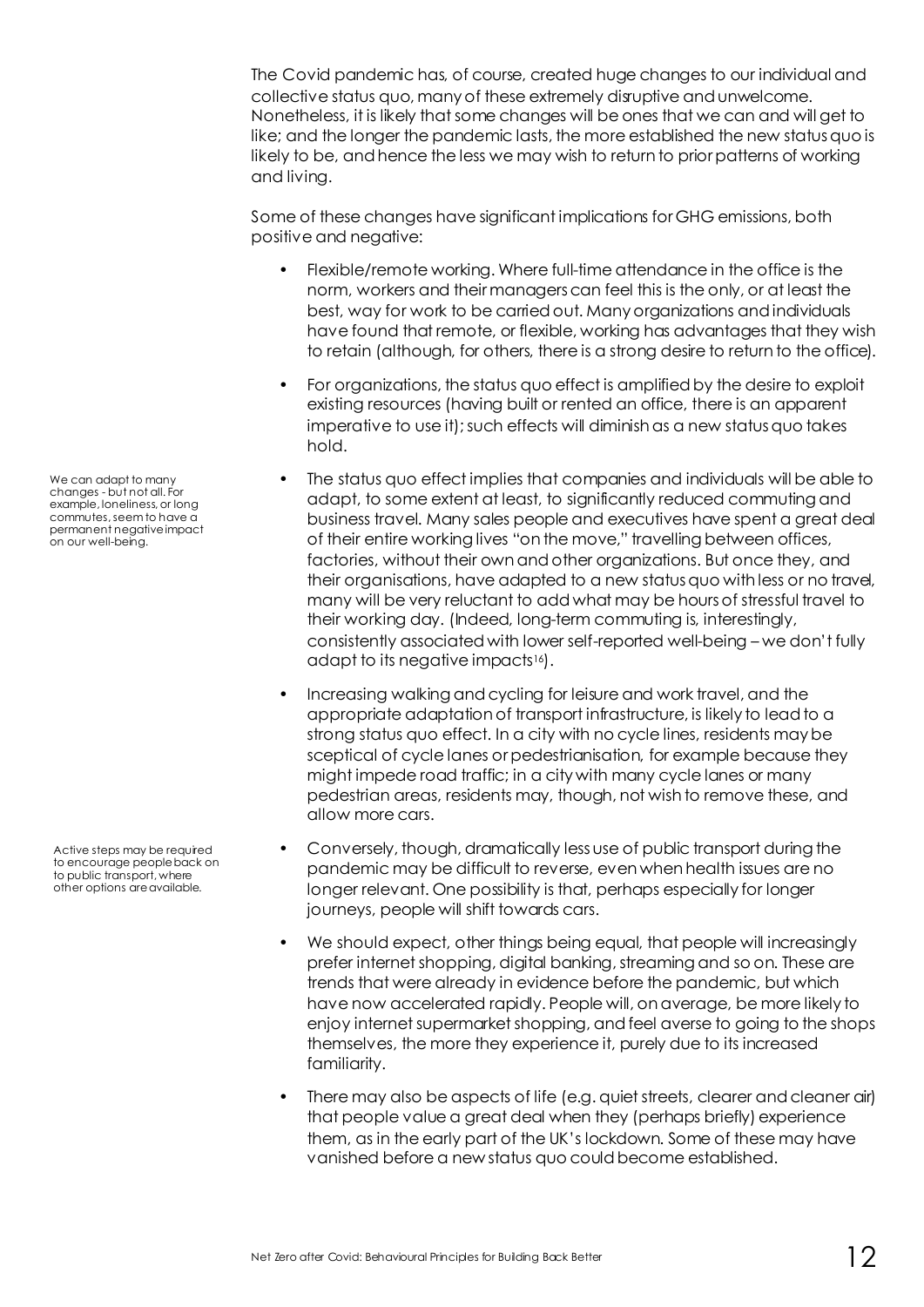What lessons can be drawn for the much longer-term changes in behaviour, technology and society required for achieving Net Zero? One implication that it is important to maintain, and ideally "lock in" benign aspects of the new status quo – for example encouraging the maintenance of flexible working and less business travel, and strengthening and extending temporary shifts in favour in cycling and walking where appropriate. In the medium term, urgent priorities must include enhancing broadband across the entire United Kingdom, and addressing the "digital divide," whose impacts have been exacerbated during lock down and other restrictions.<sup>17</sup> Conversely, encouraging people to re-engage in large numbers with public transport, when safe to do so, may require cheaper fares, special offers and publicity campaigns.

The speed which a new status quo can become established, as evident in response to Covid-19, is encouraging for the prospects for far less urgent public acceptance of new technologies, such as electric vehicles and heat pumps, or a switch from natural gas to hydrogen. Our bias towards the status quo works against new technologies or ways of working in the early stages; but can change quickly in their favour once they gain ground. For example, while early consumer sentiment was against electric vehicles, sentiment, and take-up, appears to be changing rapidly.<sup>18</sup> The more rapidly electric vehicles become normal, or even dominant, among new car sales, the more quickly the status quo effect will tilt in their favour. For this reason, the recent government commitment to phase out cars powered by internal combustion engines by 2030, announced in the Prime Minister's "10 Point Plan," will be likely to have an immediate positive impact on consumer preferences for electric vehicles.

Similarly, public sentiment towards changing diets is likely to show a similar pattern. We tend to feel very committed to our current "status quo" diet – and, indeed, some surveys indicate that many people are unenthusiastic about anything more than a modest shift away from meat and dairy consumption over the coming decades.<sup>19</sup> In reality, though, dietary norms in the UK and elsewhere have changed very rapidly in the past few decades, for example shifting away from a traditional 'meat-and-two-veg' to a huge range of ready-meals, fast foods, and dishes from cuisines across the world.<sup>20</sup> Given that our dietary status quo is continually in flux, the possibility of very significant positive dietary change, from the point of view of both health and the environment, is entirely possible in the near future. In the CCC's Sixth Carbon Budget Advice, possible reductions in red and meat and dairy consumption range from 20-50% by 2050. Indeed, it is possible that even larger reductions may be realistic. In diet, as in many other areas, very large behavioural changes may be possible which may both contribute to reducing GHG emissions and improving human welfare.

Both the status quo effect, and the power law of practice, imply that for both individuals and businesses, setting clear pathways to Net Zero (such as those set out in the CCC's Sixth Carbon Budget Advice) as early as possible will be important for a rapid and smooth behavioural transition.

The speed of adaption to Covid-19 shows how quickly a new status quo can be created. This bodes well for the much longer-term challenge of shifting to behaviours compatible with Net Zero.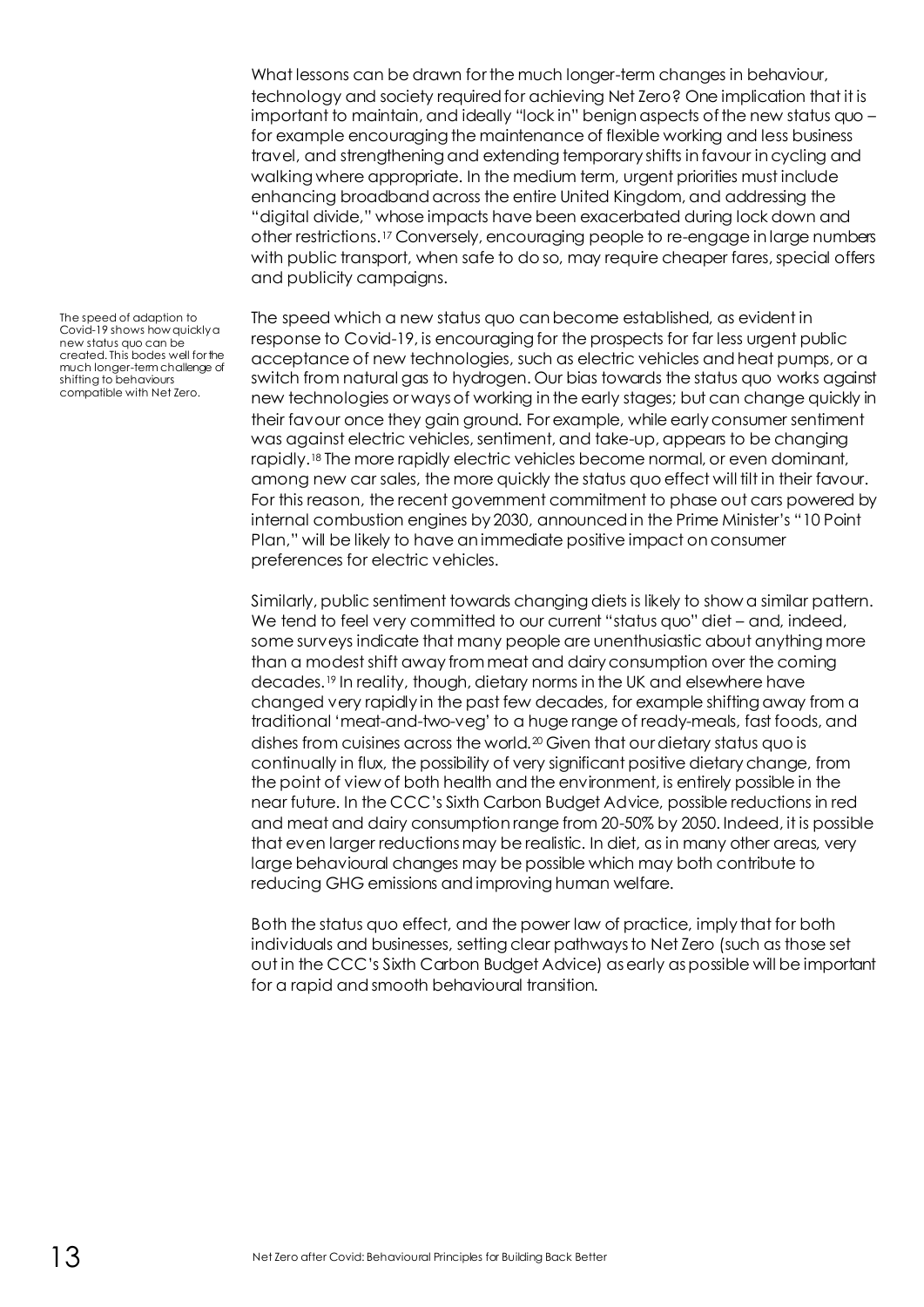## <span id="page-13-0"></span>**Our behaviour is guided by unwritten rules, which are continually being rewritten**

We have so far focussed on individuals: how radical change forces us both to learn new skills, but also can cause us to change our preferences. But much of our behaviour is, of course, shaped by our interactions with other people, and our sense of the unwritten rules which determine which behaviours are acceptable and which are not. Social rules provide another potential source of friction which inhibits positive change. But, as with the power law of practice, and the status quo effect, unwritten rules can also help explain how change can become embedded: while we often implicitly feel these rules to be immutable, the unwritten rules can be subject to rapid "renegotiation" when circumstances demand. Indeed, Covid-19 has changed many of the rules by which we live. Handshakes and hugs have largely disappeared; wearing face masks in public has shifted from being bizarre to being normal, or indeed required; hand-sanitizer and expectations of hand-washing have increased rapidly. The implicit expectation that business meetings require in-person attendance has been replaced by the new etiquette of video meetings, with rules for muting the microphone, "raising one's hand" to speak, and the now ubiquitous use of the "chat function."

This tendency to find, and follow, social rules begins early in life. If two-year-old children learn on their own how to perform a simple task, then they will later adapt their behaviour to follow other people when they see others using a different strategy. By contrast, chimps and orangutans don't worry about "conforming" but stick to their current strategy.<sup>21</sup> Moreover, young children protest if others don't follow a rule, however arbitrary, with cries of "you have to do it like this!". <sup>22</sup> Human behaviour, throughout life, is strongly guided by observing, generalizing and often imposing on others, often unwritten rules concern the "way we do things round here." Indeed, learning to be part of a family, organization or society is partly a matter of picking up, and learning to follow, these hidden rules, so that we "fit in" with other's expectations.

This type of thinking – about discovering, following, and enforcing the conventions and norms we live by – is crucially very different from simply trying to "do what we prefer" or "achieve our goals." Indeed, the pressure to follow the social rules, once established, can operate independently of any external objective. Rules of politeness, etiquette, dress codes, pronunciation and the like are largely arbitrary – but nonetheless are powerful forces guiding human behaviour. The rules we collectively adopt can be seen as a network of implicit "social contracts." Yet such implicit contracts are always up for renegotiation. Indeed, as we've noted, the pandemic has taught us that "appropriate" behaviour can change surprisingly rapidly. With the appropriate motivation, and common consent, the social contract can be significantly rewritten.<sup>23</sup>

In social science, the way we reason about norms and rules has been called "the logic of appropriateness": how we figure out what is socially acceptable behaviour, from observing what other people do, and what they praise and condemn.<sup>24</sup> Buying an electric car, a heat pump, or changing one's diet may be slowed by the sense that "this is not what people like us do."

Humans are, from early childhood, continually searching for, and enforcing, social norms. Norms will often be more important than individual choices for determining our collective GHG emissions.

Social norms can be remarkably flexible. Mask wearing has rapidly shifted from socially peculiar to, in many circumstances at least, socially obligatory.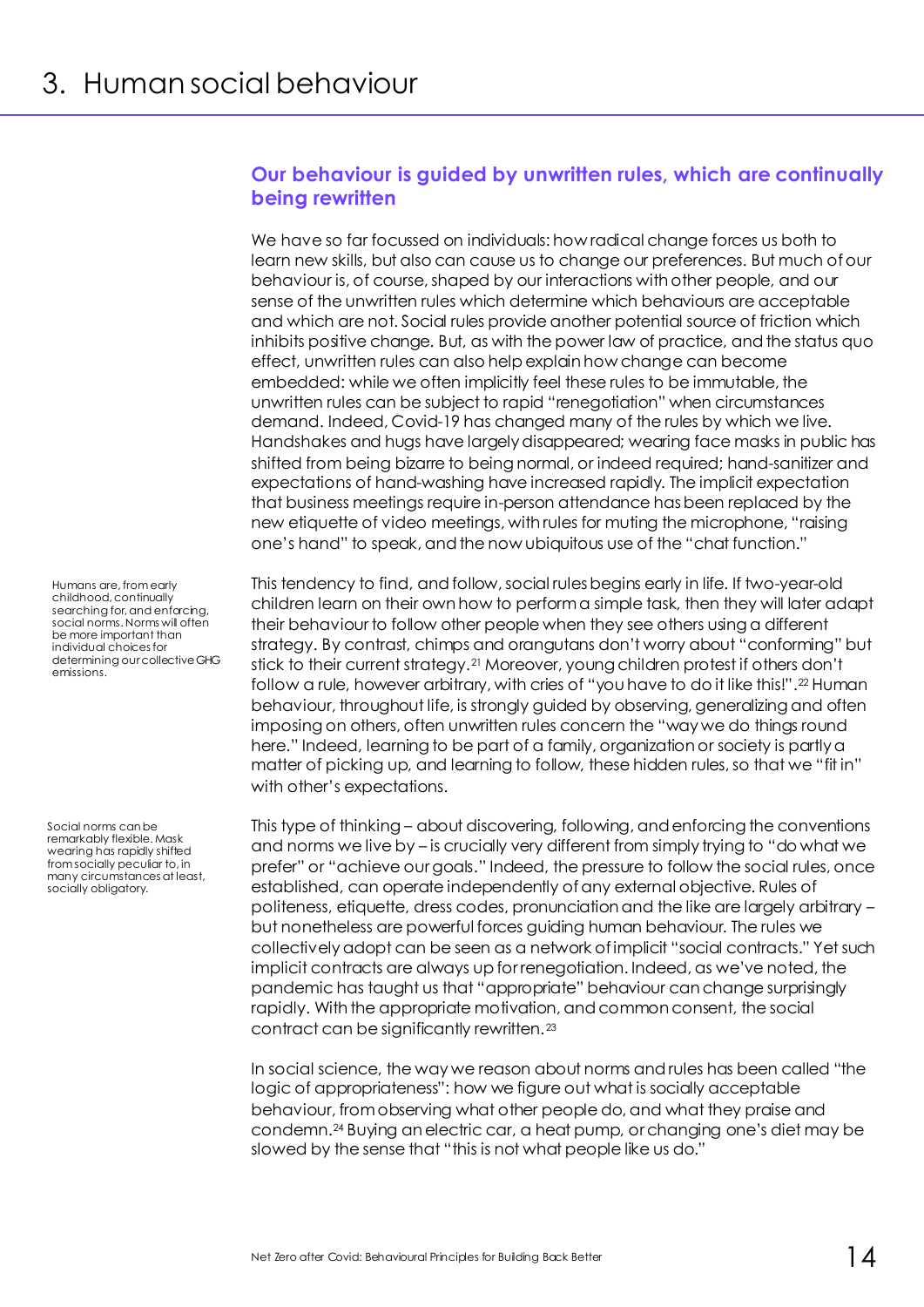But when it becomes clear that these changes are becoming, or will soon become, the norm, our sense of what is socially appropriate, and hence what we are "supposed" to do, may "flip" quite rapidly. This change in norms is especially rapid when people's choices are public.

We can see the increasing numbers of the electric vehicles on the road; but any increases in heat pump uptake, hydrogen boilers, or home energy efficiency measures will be less visible. Given that both road transport and home heating need rapidly to move away from fossil fuels in the 10-15 years, highlighting that these transitions to the general public may be important in establishing these options as socially desirable. Such social desirability will be crucial for increasing the demand for low-carbon options, as well as increasing public enthusiasm for phasing out current high-carbon products such as internal combustion engines and gas boilers.

Many of the rules that govern our lives are rather loosely specified; this is where the *logic* of appropriateness is so crucial. People need to reason about what is the appropriate thing to do when rules are vague, when they can be extended to new cases, what to do when rules clash with each other, and so on. So, for example, norms of keeping to the pavement will clash with norms concerning social distancing; our typical norm to help a frail or partially-sighted person across the road may clash with social distancing rules. There is often no clear "right" answer to such questions. But, from a practical point of view, we are generally attempting to adopt the same standards as the people around us. <sup>25</sup> Mere statements of intent are not, of course, sufficient – governments and companies may publicly declare commitments, but employees may be sceptical that the social contract they will be held to has really changed (e.g. will they really be praised if adopting more expensive low-carbon option?). Employees are trying to work out the "unwritten" rules of the organization – "what 'we' are really supposed to do, whatever the bosses say".

Indeed, whether the "official" rules about how we should behave are fully adopted by the public is crucial to how well those rules will be followed. Rules that don't have sufficient public support may widely be flouted. Indeed, drink-driving rules were widely ignored in the UK until the advent of concerted public information campaigns changed attitudes.<sup>26</sup> Prior to such campaigns, the "hidden rule" for some was that modest levels of drink-driving was acceptable; and that criticising, or even reporting, a person for such behaviour was itself reprehensible. Often, particularly where behaviours are highly visible to other people, legal restrictions are largely enforced and supported. For example, in the UK in the 1970s, compulsory seat-belts were strongly opposed by many prior to their introduction, but rapidly gained public acceptance and strong support.<sup>27</sup>

It is important, though, that citizens see new rules as having wide, even if not universal, support and adherence, and to have a clear rationale regarding the public good; and, equally crucially, that these rules are viewed as the outcome of a legitimate and informed decision-making process. Here, in addition to normal democratic politics and media debate, national and local Citizens' Assemblies may prove especially valuable in shifting our collective sense of what is appropriate behaviour (e.g. the recent national Climate Assembly). For example, it is possible that people will be much more willing to accept frequent flyer taxes $28$  or phasing out natural gas boilers, if these are outcomes of the public's own deliberations, rather than appearing to be imposed directly by government.

Shifting behaviour to Net Zero will require collective changes to many of our behavioural norms, e.g. about diet or travel.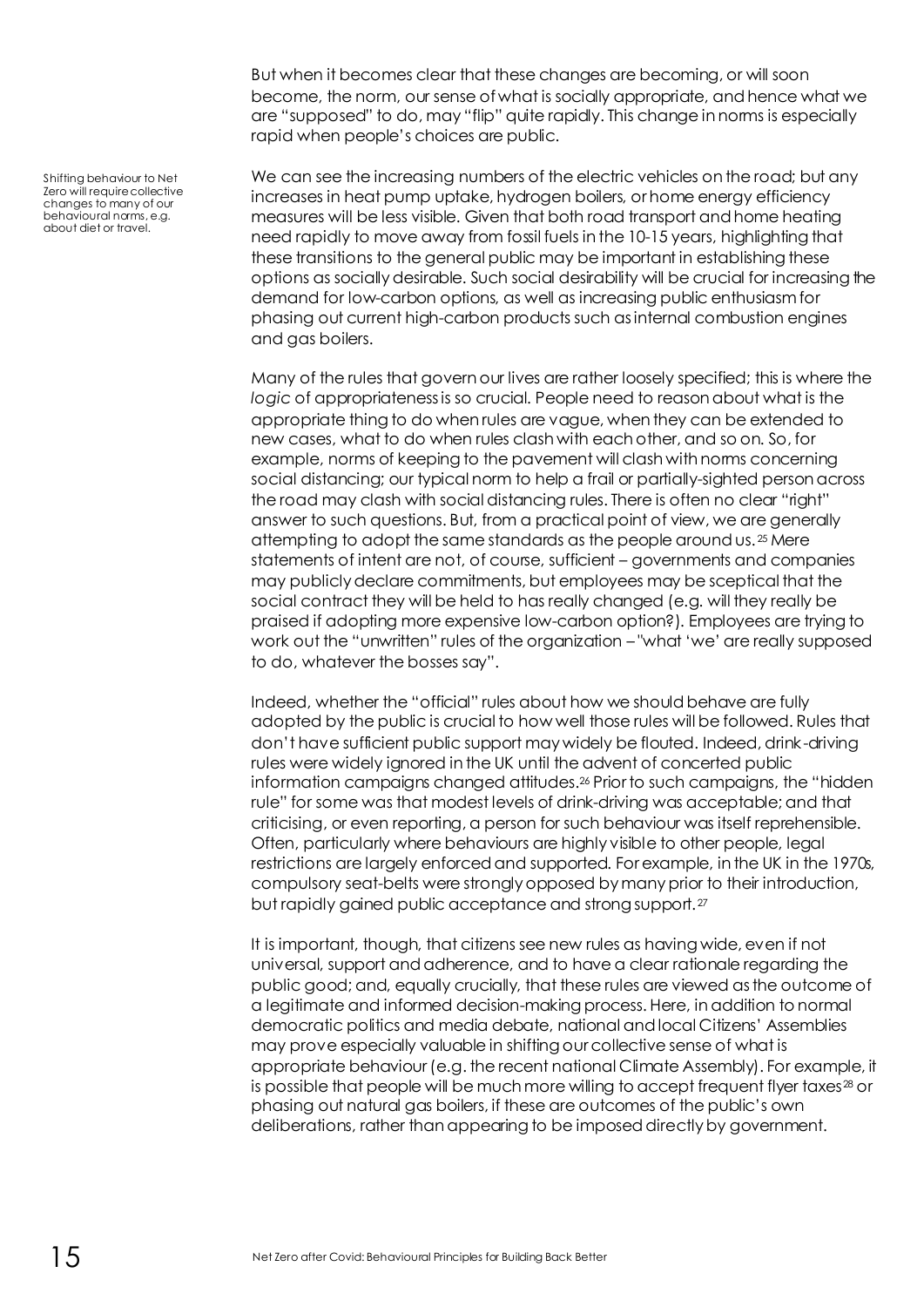What counts as appropriate behaviour depends, crucially, on our role and responsibilities. Managers of a business might, for example, believe that they are "supposed" to follow a hidden (or even explicit) rule to maximize profits on behalf of their shareholders, irrespective of social or ethical concerns,  $29$  including GHG impacts – and this might be true irrespective of their personal views about climate change.

Moreover, they might anticipate criticism from colleagues and shareholders if they were to change corporate policy to reduce GHG emissions. But corporate norms of appropriate behaviour have been changing at an unprecedented rate, probably driven both by public opinion, and by increasingly credible international and national agreements to reduce GHG emissions. Technology companies, supermarkets, asset managers, banks, among others, have made a variety of potentially highly significant pledges about lowering admissions, under pressure from external parties and, in some cases, their own employees.<sup>30</sup> Moreover, major oil companies, including BP, Shell, Equinor, and Total are now proposing to partly or wholly switch from fossil fuels to renewables. And this shift in view of what is appropriate behaviour for managers and companies will be critical to generating proactive policies and investment across the economy that will most rapidly deliver Net Zero.<sup>31</sup>

Similar issues about changing norms arise in shifting patterns of living and working. Managers may follow the unwritten rule that they are "supposed" to bring their teams, and themselves, back to the office; may implicitly favour workers who are more "visible;" and face-to-face meetings within an organization, or with external organizations, may be seen as a "signal" of genuine commitment by the relevant parties. Clearly face-to-face interactions will rightly remain important in many aspects of work; but it is important actively to challenge and replace such norms as "defaults", and to allow the high levels of flexible and remote working that are likely both to be beneficial for workers and companies, but which can contribute significantly to reduce unnecessary transport demand, with significant impacts on GHG emissions.

The legitimacy of, and public support for, measures underpinning the route to Net Zero will require renegotiating other aspects of the "social contract" – for example, phasing out internal combustion engine vehicles by 2030; expanding low emissions zones for vehicles in city centres; phasing out natural gas, and introducing heat pumps or hydrogen, on a large scale; requiring higher standards of building insulation; changing land-use practices; and so on. Public consultation and involvement in how to achieve Net Zero is likely to be crucial is ensuring public support for such changes. Citizens' Assemblies, at local and national level, provide an interesting model, and have so far been encouraging with respect to the quality of debate and outcomes. Moreover, the earlier such discussions can begin, and the early new norms are established, the more rapidly change will be possible.

Responses to Covid have, across the world, led to restrictions on people's lives that seemed politically inconceivable prior to the pandemic. Yet many restrictions have been supported; with public pressure for more severe measures, as well as countervailing pressure for relaxation. Changes to people's lives required to meet Net Zero, by contrast, are likely mainly be both gradual, impose few restrictions, and to have many other benefits. It is interesting to note, though, that the recent Citizen's Assembly proposal to limit air travel by imposing additional costs on frequent, long-haul flyers, may be an illustration of a public willingness to countenance further restrictions if perceived to be for the common good. <sup>32</sup>

There are already strong indications that norms and expectations in business are shifting quickly towards "green" choices being viewed as both ethically and commercially the "right" thing to do.

Public consultation will be crucial to building a consensus around new norms – based on benefits both for GHG emissions, but also other cobenefits, such as less commuting, improved air quality and healthier diets.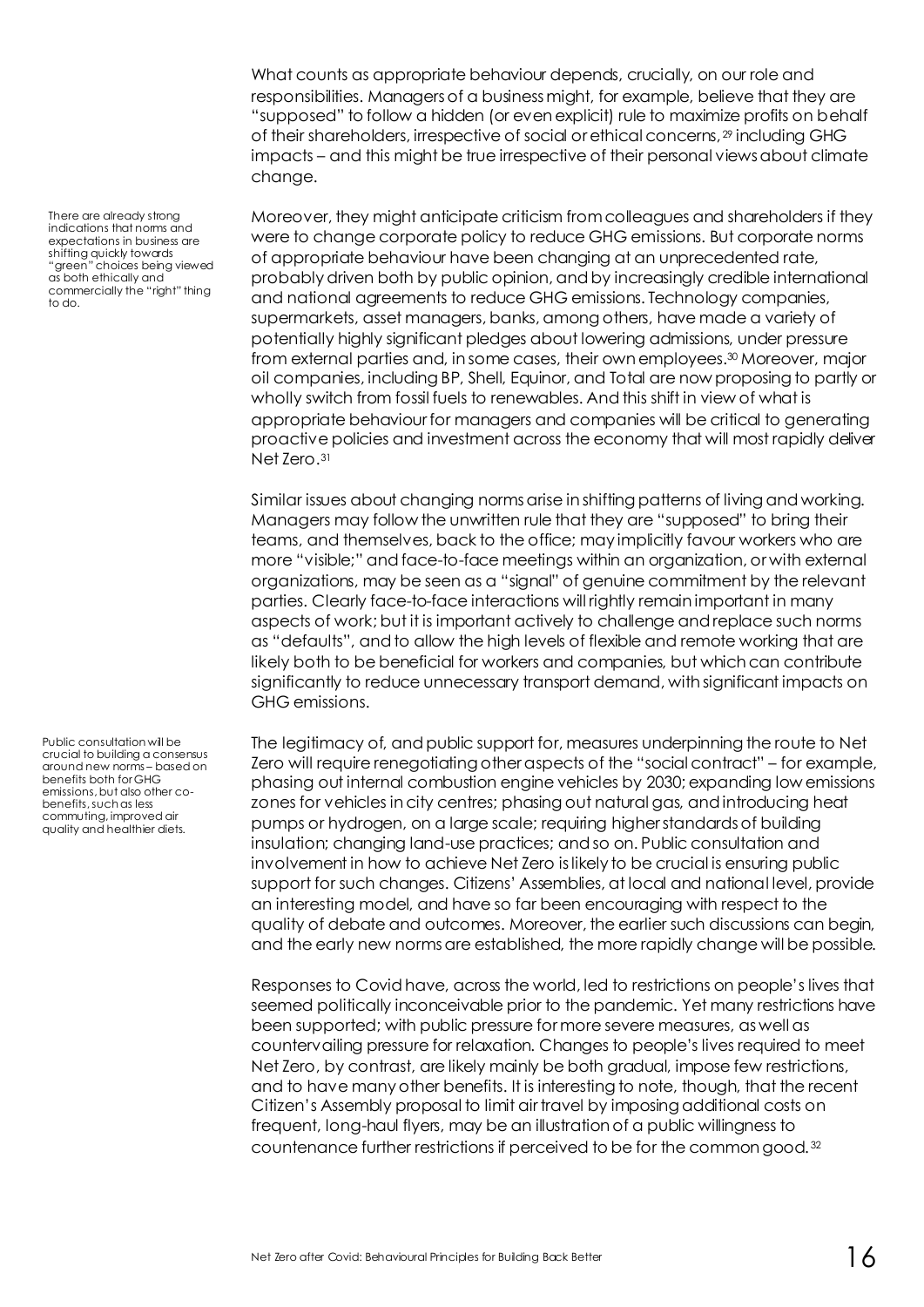The three behavioural principles suggest that significant change is possible – and that we may adapt more rapidly than we expect.

much longer term challenge of

<span id="page-16-0"></span>All three of the behavioural principles outlined here – the power law of practice, status quo effects on our preferences, and our reliance on hidden social rules – point to the importance of collectively formulating a positive vision of a Net Zero future. This will help us to persist in practicing new, initially unfamiliar, ways of living and working; will begin to shape our tastes and expectations; and motivate us collectively to revise our hidden rules of behaviour in ways that will be required to make the transition. The impact of behavioural change can potentially have substantial impacts across many sectors. Table 1 illustrates three possible pathways for reaching Net Zero by 2050, set out in the CCC's Sixth Carbon Budget Advice.

#### **Table 1**

The importance of behavioural change and technological innovation in the path to Net Zero (adapted from CCC Sixth Carbon Budget Advice)

| <b>Sector</b>    | <b>Headwinds</b><br>(moderate behaviour change;<br>moderate innovation)                                                                                                                  | <b>Widespread Innovation</b><br>(moderate behaviour change;<br>high innovation)                                                                                                          | <b>Widespread Engagement (high</b><br>behaviour change; moderate<br>innovation)                                                                                                          |
|------------------|------------------------------------------------------------------------------------------------------------------------------------------------------------------------------------------|------------------------------------------------------------------------------------------------------------------------------------------------------------------------------------------|------------------------------------------------------------------------------------------------------------------------------------------------------------------------------------------|
| Industry         | Moderate levels of resource<br>efficiency                                                                                                                                                | High levels of resource<br>efficiency - driven by innovative<br>techniques and business models                                                                                           | High levels of resource<br>efficiency - driven by<br>consumers and business<br>behaviour                                                                                                 |
| <b>Homes</b>     | Installing low-carbon heating (e.g.<br>heat pump and/or hydrogen<br>boiler) and energy efficiency. Pre-<br>heating in 25% of eligible homes;<br>smart controls reduce heat<br>demand 3%. | Installing low-carbon heating<br>(e.g. heat pump and/or<br>hydrogen boiler) and energy<br>efficiency<br>Pre-heating in 50% of eligible<br>homes; smart controls reduce<br>heat demand 6% | Installing low-carbon heating<br>(e.g. heat pump and/or<br>hydrogen boiler) and energy<br>efficiency<br>Pre-heating in 50% of eligible<br>homes; smart controls reduce<br>heat demand 6% |
| <b>Transport</b> | 2035 switchover date to electric<br>vehicles: moderate shift to home-<br>working/other modes                                                                                             | 2030 switchover date to electric<br>vehicles; high shift to home-<br>working / other modes<br>(including e-bikes)                                                                        | 2030 switchover date to EVs;<br>high shift to home-working /<br>other modes                                                                                                              |
| <b>Aviation</b>  | Passenger demand growth rises<br>25% by 2050 from 2018 levels                                                                                                                            | No behaviour change and<br>continued expected passenger<br>growth on current trajectory                                                                                                  | No growth in leisure flights from<br>2018 levels, and halving of<br>business flights (e.g. due to<br>video-conferencing post-<br>COVID)                                                  |
| <b>Diet</b>      | 20% shift-away from red meat and<br>dairy by 2050; all replaced with<br>plant based                                                                                                      | 20% reduction in emissions by<br>2030 and 50% by 2050; dairy<br>and 20% of meat replaced with<br>plant-based products;<br>remaining 30% replaced by lab-<br>grown meat                   | 20% shift away from meat and<br>dairy by 2030 and 50% by 2050<br>reduction; all replaced with<br>plant based                                                                             |
| <b>Waste</b>     | 50% reduction in food waste by<br>2030. Recycling reaches 70%<br>across UK by 2030 (2025 in<br>Scotland and Wales)                                                                       | 50% reduction in food waste by<br>2030; 75% by 2050 Recycling<br>rate: Same as Headwinds to<br>2030, reaching 80% by 2050                                                                | 50% reduction in food waste by<br>2030; 75% by 2050. Recycling<br>rate: Same as Headwinds to<br>2030, reaching 90% by 2050                                                               |

Note: Behavioural change, regarding forexample diet, home-working, or aviation, could also substantially exceed Widespread Engagement Scenario.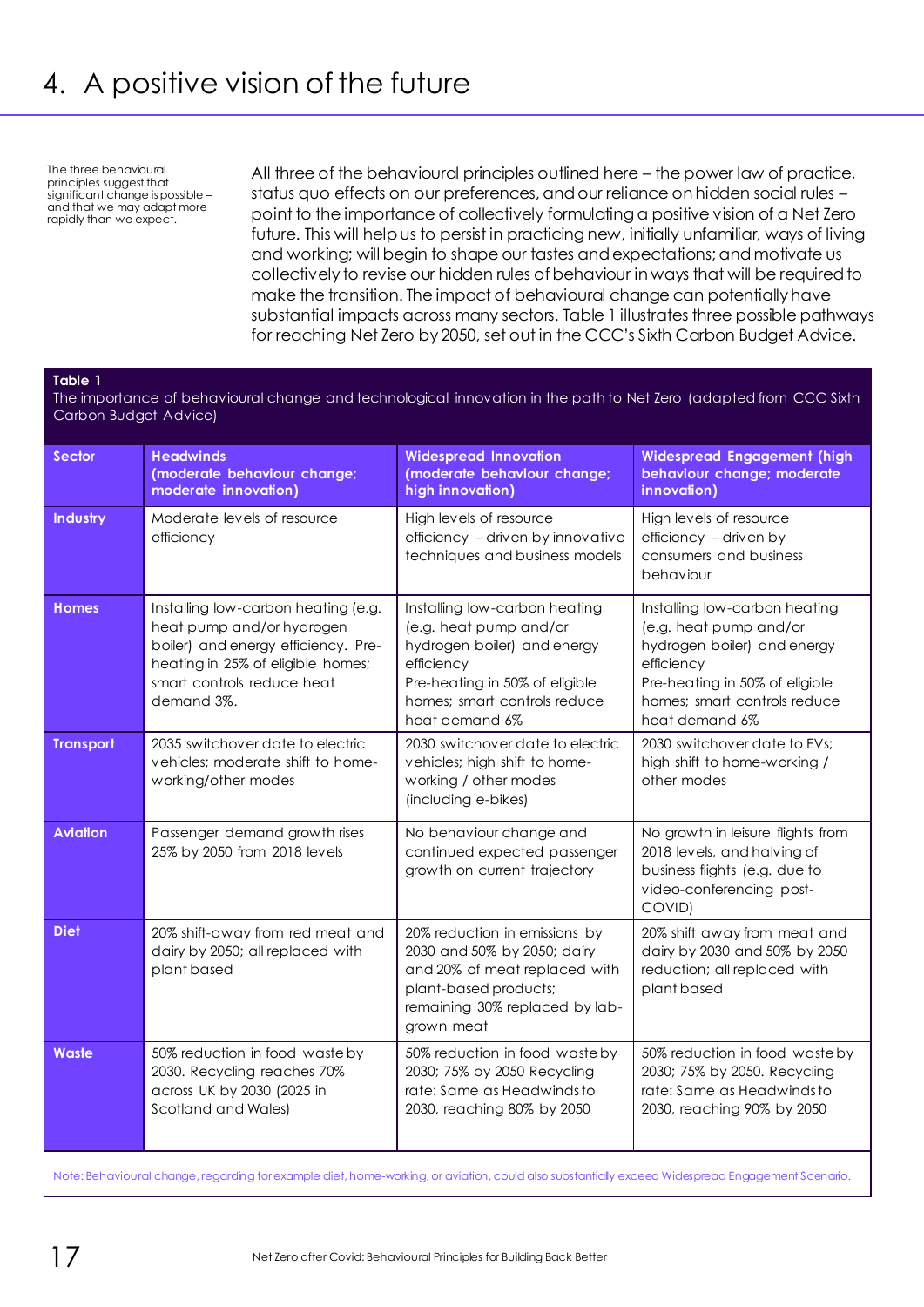The two key dimensions that distinguish these scenarios (and others not shown here) are behavioural change and technological innovation. Of course, shifting behaviours will be crucial not just at the level of individual consumer choices (e.g. concerning diet, public vs private transport, demands for aviation), but also on long-term purchases and investments (e.g. electric vehicles, heat pumps, home insulation). Indeed, consumer demand may help support systematic changes in how business operates. Possible examples may include demand for zero-carbon accredited services and products; demand for a shift to a circular economy; smart integration of industrial and domestic electricity usage, perhaps including battery storage from electric vehicles, to balance the grid.

In many such cases, behavioural factors (on the demand side) and technological innovation (on the supply side) are likely both to be crucial. Figure 2 gives an overview of the importance of behavioural changes in getting to Net Zero, by sector, for a "balanced" pathway, assuming intermediate levels of behavioural and technological change.



Net Zero can be part of a positive vision of a healthier, happier and greener future. Irrespective of the specific pathway taken, there is a compelling case that a Net Zero future can be far better than the present in a range of ways, independent of the benefits to the climate. Levels of urban pollution will be radically reduced by the electrification of transport; walking and cycling may be easier and safer; farming and land use may be more diverse and create greater natural amenities for the public, for biodiversity, and for reducing flooding; and renewable energy and electric transportation are likely to be cheaper than using fossil fuels. A slow shift towards plant-based foods and away from traditional meat and dairy consumption is likely to lead to significant health benefits, and may also be cheaper.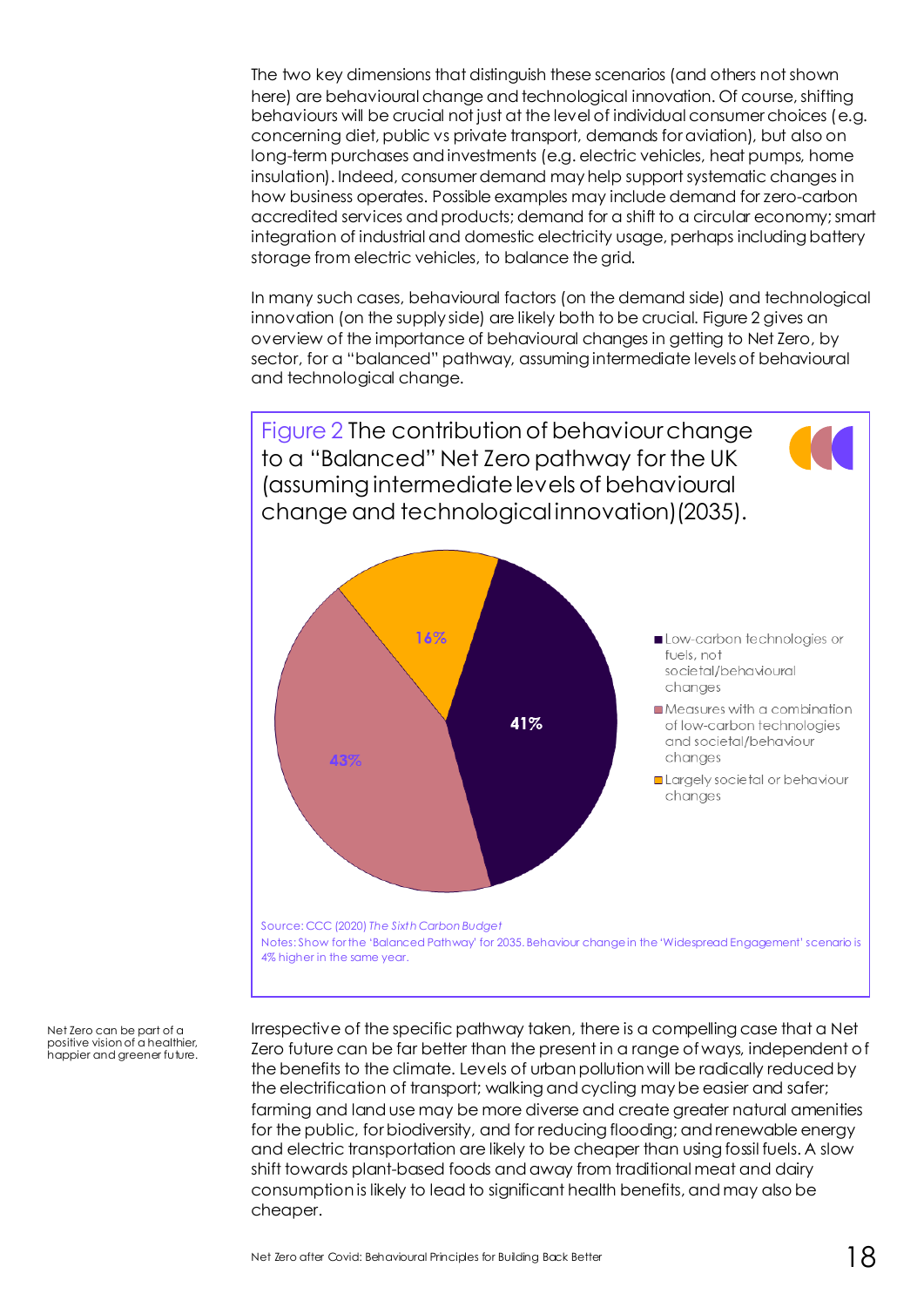It is, moreover, possible that a much more thoroughly digitally connected world may lead to richer and cheaper access to goods and services, education, and aspects of medical care, for many people – though it remains crucial that the digital divide is addressed.

Moreover, as there will be a global push to Net Zero over the coming decades, investing in "green" technologies may be crucial to ensuring the UK's long-term economic competitiveness. There will, to be sure, be some difficult-to-decarbonize areas (e.g. aspects of heating, industry, agriculture, and aviation) where there are real economic and social costs to moving away from fossil fuels. But overall, it seems credible that leadership in pushing to Net Zero may be positive for citizens of the UK, even independent of the huge importance of being part of a global coalition to keep global temperature rises within "safe" levels.

As our collective reaction to Covid-19 has demonstrated, under the most adverse circumstances we can collectively shift our lives astonishingly rapidly – far more rapidly than is required for the slower but sustained transformation needed for Net Zero; moreover, there are, admittedly limited, aspects of these changes which, once they become the new status quo, we may actually find we prefer. Finally, it is possible to gain public support for changing aspects of the rules by which we live – both explicit rules and regulations, but equally important the hidden rules that tel ls us how "we" should behave – and this will require as much public engagement and debate as possible (e.g. through Citizens' Assemblies, consultations, encouraging local initiatives, and so on).

This positive vision is crucial. If we collectively recognize the appeal, and likely inevitability, of shifting to a Net Zero society, then we can recognize, too, that the apparently formidable barriers to this transition can be overcome.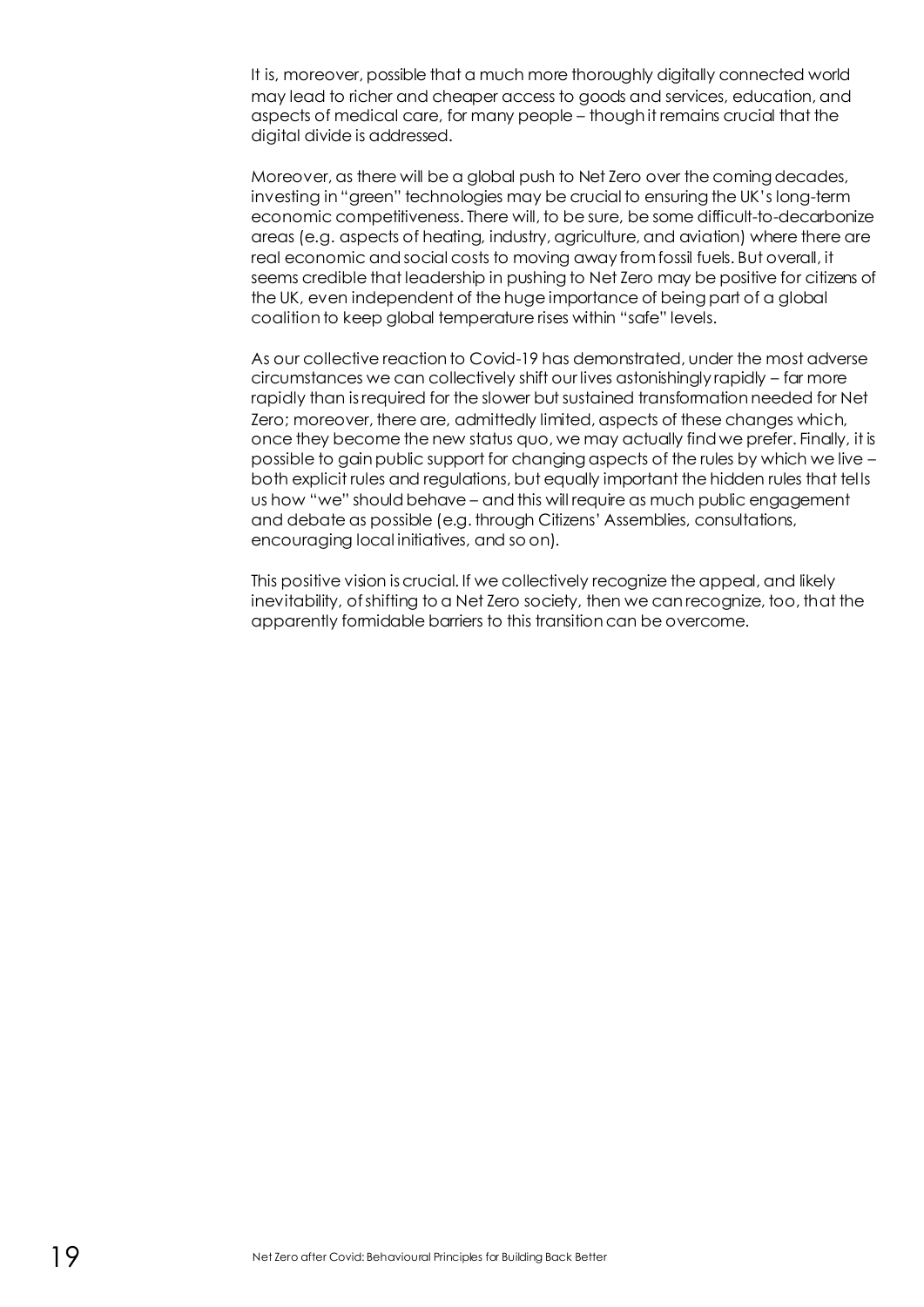#### <span id="page-19-0"></span>**Table 2**

### Policy recommendations

**Locking in positive changes.** Continued and enhanced support to assist transitions which are likely to be beneficial in the long term, especially those which are already underway. This includes support for:

- flexible and remote working where appropriate,
- the infrastructure and training to accelerate a "shift to digital,"
- expanding non-car-based travel (walking, cycling, e-bikes, e-scooters) to lock in positive behavioural changes.

**Counteracting negative change.** Active measures (campaigns, initially lower prices) may be required where people have shifted from public transport to car travel, due to Covid-19 concerns.

**Anticipating and accelerating positive large-scale change.** The public and policy makers are likely greatly to underestimate the degree of change that is possible, and how far such changes may be welcomed. The strong psychological tendency to assume that the future will, and should, be similar to the present needs to be actively corrected; and policies need to be ahead of, rather than behind, positive trends (e.g. switches to electric vehicles, dietary shifts, encouraging UK domestic tourism)

#### **Building support for the new behaviours required for a Net Zero recovery.**

- **A shared vision:** Open public and policy debate at national and local levels (including Citizens' Assemblies) to decide goals and road-map; and helping to reshape how we want collectively to live and work in the future.
- **Action at every level:** encouraging national, local, organisation, individual initiatives to reduce GHG impacts. Measures will range from "nudges" to make "positive" behaviours as easy as possible; clear, reliable information about the GHG impacts of different choices; but more importantly shifting organizational norms and incentives to favour low GHG options.<sup>33</sup>
- **Leading from the front:** Leaders in government and industry should visibly change their own patterns of work and life. Government departments, and the public sector more broadly, can take a lead by shifting to flexible working, and influencing others to do the same via procurement.
- **Compelling case studies:** Highlighting and celebrating projects which successfully shift, or maintain, behaviour leading to lower GHG emissions and other benefits.

**Research and monitoring.** Which social shifts are occurring and what are their full greenhouse gas implications? How rapidly people and organizations are mastering new behaviours (the "slope" of the power law of practice will help predict the pace of future improvement). Which shifts are people coming to prefer, and which do they increasingly dislike? Who is being left behind (e.g. a shift to digital)?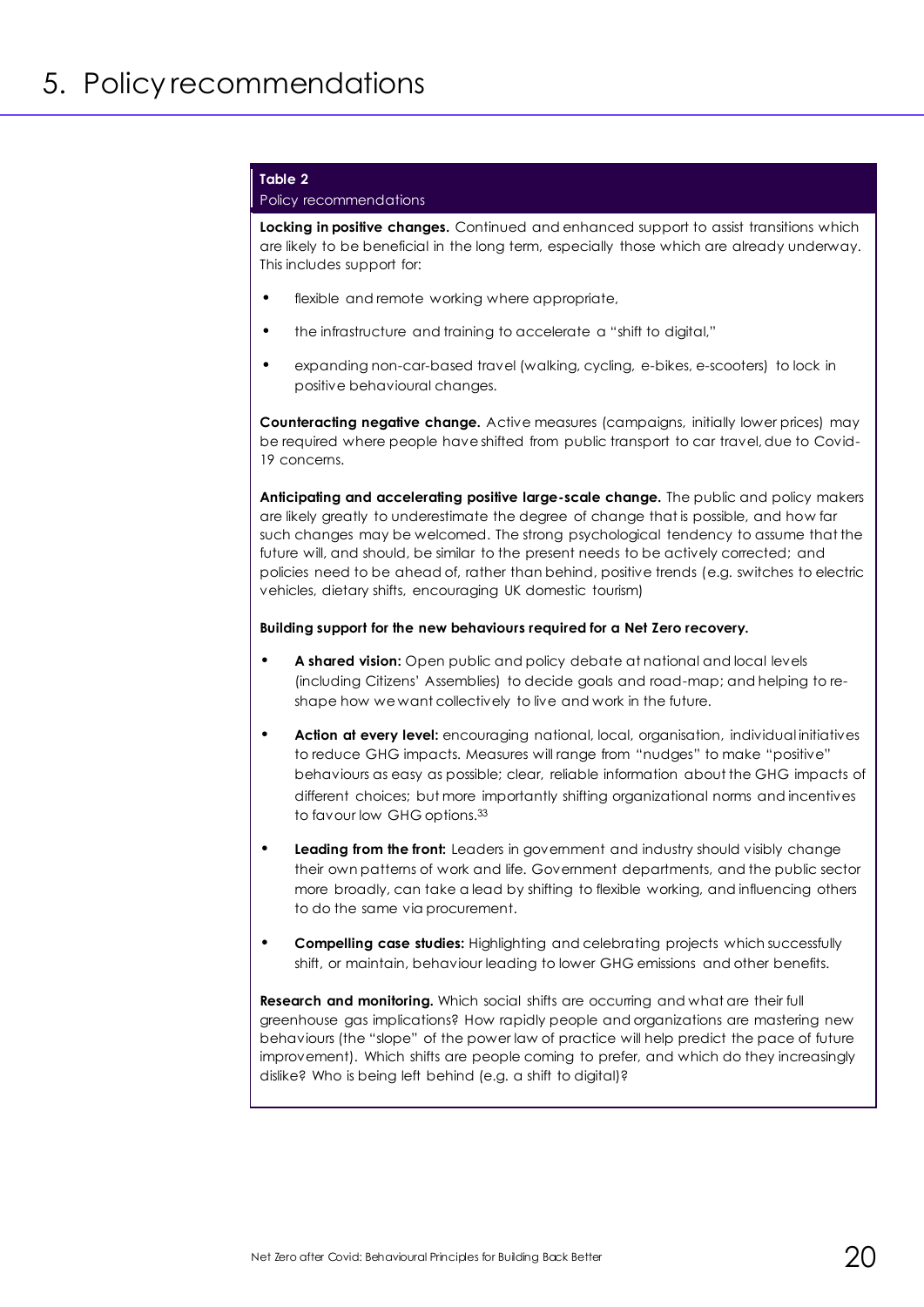## Endnotes

- <sup>1</sup> Indeed, there is a general tendency for people to underestimate the degree of change that will occur, and how easily they will adapt to it, across many dimensions. We do not "intuitively" appreciate the flexibility inherent in the three areas described here: how we learn, change our preferences, and collectively shift our unwritten social rules. This under-anticipation of how we will adapt to changed circumstances appears quite general (e.g. Ayton, Peter; Alice Pott; Najat Elwakili (February 2007). "Affective forecasting: Why can't people predict their emotions?". Thinking & Reasoning, 13(1), 62–80; Loewenstein, G., O'Donoghue, T., & Rabin, M. (2003). Projection Bias in Predicting Future Utility. The Quarterly Journal of Economics. 118(4), 1209–1248.
- 2 The power law of practice is the term widely used in psychology, and is traced back to Crossman's (1959) classic data on cigar rolling in Cuba, Crossman, E. R. F. W. (1959). A theory of the acquisition of speed-skill. Ergonomics 2, 153–166. Wright (1936) had already noted that price decreases as a power law function of number of units of a particular model produced in aircraft manufacture. Wright, T. P. (1936), 'Factors affecting the cost of airplanes', Journal of the Aeronautical Sciences 3(4), 122—128. The right mathematical form to capture these data is somewhat contested – but general shape is all that matters here (e.g. Chater, N., & Brown, G. D. (1999). Scale-invariance as a unifying psychological principle. Cognition, 69(3), B17-B24; Newell, A., & Rosenbloom, P. S. (1981). Mechanisms of skill acquisition and the law of practice. Cognitive skills and their acquisition, 1(1981), 1-55.). Another well-known law, Moore's Law (see, e.g. https://ourworldindata.org/technological-progress), that the density of transistors on a silicon chip doubles every two years (and similar laws concerning computing power) focuses on the rate of progress unit of time, rather than number of "practice trials" (although the laws are equivalent if production increases exponentially with time, Sahal, D. (1979). A theory of progress functions. AIIE Transactions, 11(1), 23-29.). In cases in which Moore's Law and the Wright's power law diverge, the power law may be more accurate according to some researchers (Nagy, B., Farmer, J. D., Bui, Q. M., & Trancik, J. E. (2013). Statistical basis for predicting technological progress. PloS one, 8(2), e52669).
- 3 In psychology, there are persuasive arguments that power laws can arise when we average across many people, even if each person is not individually following a power law (e.g. Heathcote, A., Brown, S., & Mewhort, D. J. K. (2000). The power law repealed: The case for an exponential law of practice. Psychonomic Bulletin & Review, 7(2), 185-207; Evans, N. J., Brown, S. D., Mewhort, D. J., & Heathcote, A. (2018). Refining the law of practice. Psychological Review, 125(4), 592). When considering social consequences, it is averaged performance that is most important, so this issue is not crucial here.
- 4 For example, see Schmidt, O., Hawkes, A., Gambhir, A., & Staffell, I. (2017). The future cost of electrical energy storage based on experience rates. Nature Energy, 2(8), 1-8. Junginger, M., & Krishnan, S. (2018). Technological learning in energy modelling: experience curves. Policy Brief for REFLEX Project.
- 5 The tendency of major life changes to disrupt existing habits, and allow the formation of new habits, is closely linked to the habit discontinuity hypothesis (Verplanken, B., & Roy, D. (2016). Empowering interventions to promote sustainable lifestyles: Testing the habit discontinuity hypothesis in a field experiment. Journal of Environmental Psychology, 45, 127-134.), which suggests that major life changes A particularly interesting aspect of the hypothesis is that major life changes (whether moving house, changing job, having a child, or, of course, dealing with the implications of a pandemic) provide a "window of opportunity" to establish new habits, possibly unrelated to the original life change. A further interesting psychological point is that constructing a new vision of our personal future, or the future of society, is difficult and effortful. Under the pressures of normal daily life, the future tends to be given little attention, and hence is typically assumed, by default, to be the same as the present. By contrast, when people's lives are undergoing major change there may be the time for a broader re-evaluation of the future.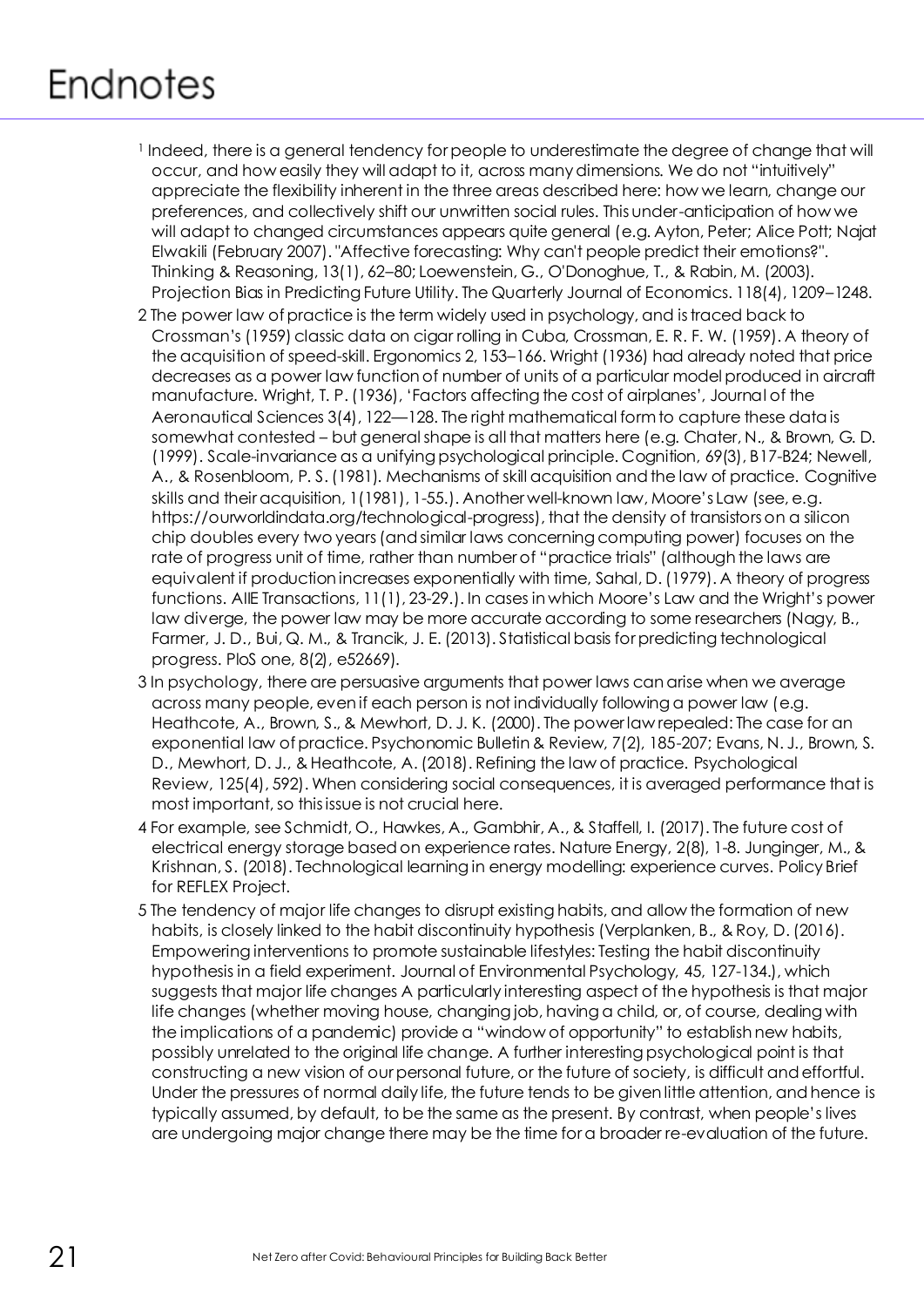- 6 Thomson, D. (2020). The Workforce Is About to Change Dramatically. The Atlantic (6 August). (https://www.theatlantic.com/ideas/archive/2020/08/just-small-shift-remote-work-couldchange-everything/614980/
- 7 The UK government has committed significant funding to support this shift: https://www.gov.uk/government/news/2-billion-package-to-create-new-era-for-cycling-andwalking
- 8 In behavioural economics and psychology, the status quo bias is a particular type of influence of the status quo, typically viewed as an irrational attachment to the status quo (Samuelson, W., & Zeckhauser, R. (1988). Status quo bias in decision making. Journal of Risk and Uncertainty, 1(1), 7-59.). The current usage is broader, including effects of adaptation and changing preferences.
- 9 Knetsch, J. L. (1989). The endowment effect and evidence of nonreversible indifference curves. American Economic Review, 79, 1277–1284. The same effect was shown earlier with lottery tickets: Knetsch, J. L., & Sinden, J. A. (1984). Willingness to pay and compensation demand: Experimental evidence of an unexpected disparity in measures of value. Quarterly Journal of Economics, 99, 507–521. The effect occurs in highly abstract philosophical examples (De Brigard, F. (2010). If you like it, does it matter if it's real?. Philosophical Psychology, 23(1), 43-57).
- 10 Brookshire, D. S., & Coursey, D. L. (1987). Measuring the value of a public good: an empirical comparison of elicitation procedures. The American Economic Review, 554-566.
- 11 Zajonc, Robert B. (1968). Attitudinal Effects of Mere Exposure. Journal of Personality and Social Psychology. 9 (2, Pt.2): 1–27. James E. Cutting, "Gustave Caillebotte, French Impressionism, and Mere Exposure," Psychonomic Bulletin & Review, 10 (2003), 319-343. Madison, G., & Schiölde, G. (2017). Repeated listening increases the liking for music regardless of its complexity: Implications for the appreciation and aesthetics of music. Frontiers in neuroscience, 11, 147. The "mere exposure" effect, while widespread, has important limits – first, increased liking through repeated exposure typically reduces and can sometimes even reverse (e.g. we become "bored" with the over-familiar); and second, increased liking only occurs for items or events which are either initially neutral or somewhat liked (so, for example, an annoying advertising "jingle" will not become better liked with repeated listening, and may even be less liked) (see Montoya, R. M., Horton, R. S., Vevea, J. L., Citkowicz, M., & Lauber, E. A. (2017). A re-examination of the mere exposure effect: The influence of repeated exposure on recognition, familiarity, and liking. Psychological bulletin, 143(5), 459-498).
- 12 The brain's evaluation of the world in terms of comparisons applies even for basic perceptual magnitudes such as loudness and brightness (Helson, H. (1948). Adaptation-level as a basis for a quantitative theory of frames of reference. Psychological review, 55(6), 297-313; , Laming, D. R. J. (1997). The measurement of sensation. Oxford, UK: Oxford University Press; Stewart, N., Brown, G. D., & Chater, N. (2005). Absolute identification by relative judgment. Psychological review, 112(4), 881-911., as well as more abstract dimensions such as risk or value (e.g. Stewart, N., Chater, N., & Brown, G. D. (2006). Decision by sampling. Cognitive psychology, 53(1), 1-26; Vlaev, I., Chater, N., Stewart, N., & Brown, G. D. (2011). Does the brain calculate value?. Trends in cognitive sciences, 15(11), 546-554). Adaptation effects on well-being have been widely documented regarding subjective well-being (e.g. Brickman, P., Coates, D., & Janoff-Bulman, R. (1978). Lottery winners and accident victims: Is happiness relative? Journal of Personality and Social Psychology, 36, 917–927; Diener, E., Lucas, R. E., & Scollon, C. N..(2006). Beyond the hedonic treadmill: Revising the adaptation theory of well-being. American Psychologist, 61(4), 305-314.). Brown, G. D. A., Gardner, J., Oswald, A. J., & Qian, J. (2008). Does wage rank affect employees' well-being? Industrial Relations, 47(3), 355-389.
- 13 Eidelman, S., & Crandall, C. S. (2012). Bias in favor of the status quo. Social and Personality Psychology Compass, 6(3), 270-281.
- 14 Crucially, though, that our ability to adapt to a new status quo does not apply to all aspects of behaviour. As is familiar in homeostasis in biology, some "drives" appear to restore us to an absolute level, rather than adapting to new circumstances. For example, people are not generally able to adapt to significant reductions in food or sleep – indeed, the "drive" to return to "normal" may increase, rather than diminish, over time (we become increasing hungry and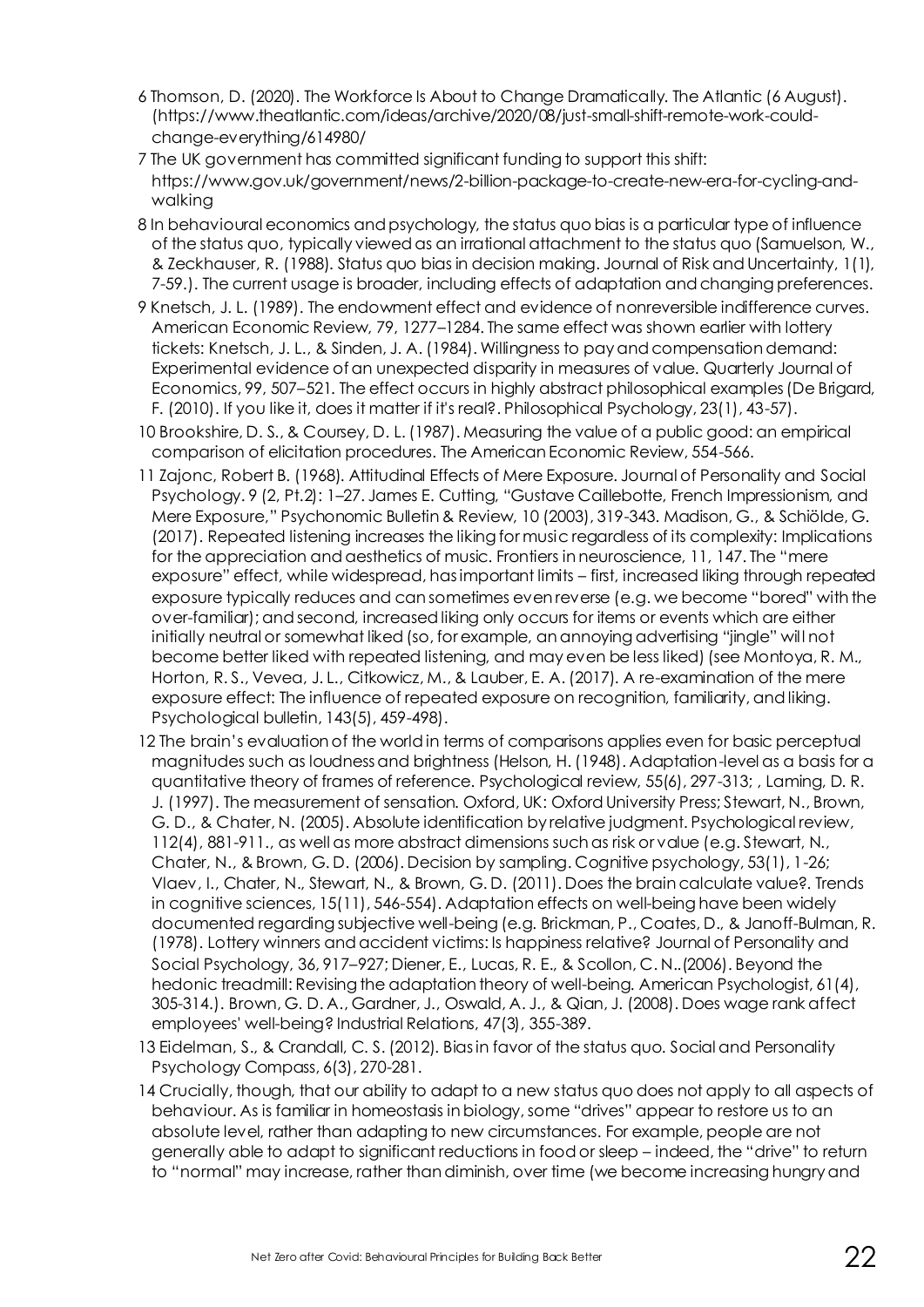tired). With respect to remote working, for example, a crucial question concerns social interactions with colleagues – will there be "pent up" desire to return to normal, or perhaps even more interaction than before? Or will people either adapt to less interaction with work colleagues, compensate through more digital interactions, or via additional time with close friends and family? These are questions that can be answered tracking whether public sentiment towards changes in living and working becomes more positive over time (i.e., we are adapting to a new status quo) or less positive (i.e., we are becoming increasing desperate to return to previous behaviour).

- 15 In the academic literature, this point is often expressed by saying that the "reference point" against which we evaluate the future is depending on our expectations about the future, rather than the current status quo. Here, we think of these expectations as setting a status quo vision of the future, against which the actual future outcome is compared. See, e.g. Hsee, C. K. & Tsai, C. I. (2008). Hedonomics in Consumer Behavior. In C. P. Haugtvedt, P. M. Herr & F. R. Kardes (Eds), Handbook of Consumer Psychology, (pp. 639–59). New York, NY: Psychology Press; Köszegi, B. & Rabin, M. (2006). A Model of Reference-Dependent Preferences. Quarterly Journal of Economics, 121(4): 1133–1165.
- 16 Stutzer, A., & Frey, B. S. (2008). Stress that doesn't pay: The commuting paradox. Scandinavian Journal of Economics, 110(2), 339-366. Chatterjee, K., Chng, S., Clark, B., Davis, A., De Vos, J., Ettema, D., Handy, S., Martin, A. & Reardon, L. (2020). Commuting and wellbeing: a critical overview of the literature with implications for policy and future research. Transport Reviews, 40(1), 5-34.
- 17 Watts, G. (2020). COVID-19 and the digital divide in the UK. The Lancet Digital Health, 2(8), e395-e396. Serafino, P. (2019). Exploring the UK's digital divide. Office for National Statistics, 4. https://www.ons.gov.uk/peoplepopulationandcommunity/householdcharacteristics/homeinter netandsocialmediausage/articles/exploringtheuksdigitaldivide/2019-03-04
- 18 Deloitte Insights Report (2020). Electric Vehicles: Setting a Course for 2030. https://www2.deloitte.com/uk/en/insights/focus/future-of-mobility/electric-vehicle-trends-2030.html
- 19 A shift to a more plant-based diet will have significant impacts on GHG emissions from agriculture, especially methane; an equally pressing motivation for this shift is to improve our collective health (Public Health England document or similar?).
- 20 For example, Kelly, J. & Bates, C. (2016). 10 ways the UK's eating habits have changed, BBC website:
- https://www.bbc.co.uk/news/magazine-35595530
- 21 Haun, D. B., Rekers, Y., & Tomasello, M. (2014). Children conform to the behavior of peers; other great apes stick with what they know. Psychological science, 25(12), 2160-2167.
- 22 Schmidt, M. F., & Tomasello, M. (2012). Young children enforce social norms. Current Directions in Psychological Science, 21(4), 232-236; Marjanovic, Z., Greenglass, E. R. & Coffey, S. (2007) The relevance of psychosocial variables and working conditions in predicting nurses' coping strategies during the SARS crisis: An online questionnaire survey. International Journal of Nursing Studies, 44, 991-998.
- 23 Interestingly, once new patterns are established, they are often resistant to change even when their rationale is removed (see, e.g. Harvey, N. (2020, in press). Behavioural fatigue: Real phenomenon, naïve construct, or policy contrivance. Frontiers in Psychology.)
- 24 According to the logic of appropriateness, rather than asking: "what do I prefer to do in this situation, given my particular goals and values?" we often ask ourselves "what is the appropriate thing to do – i.e., what should a person like me do in a situation like this?" The logic of appropriateness was introduced in political science and management (James G. March and Johan P. Olsen, "The Logic of Appropriateness", pp. 689–708 in Michael Moran, Martin Rein, and Robert E. Goodin (eds.) The Oxford Handbook of Public Policy. Oxford: Oxford University Press, 2006.); but, of course, the general idea that people are motivated to conform and follow social rules has a long history in sociology and social psychology.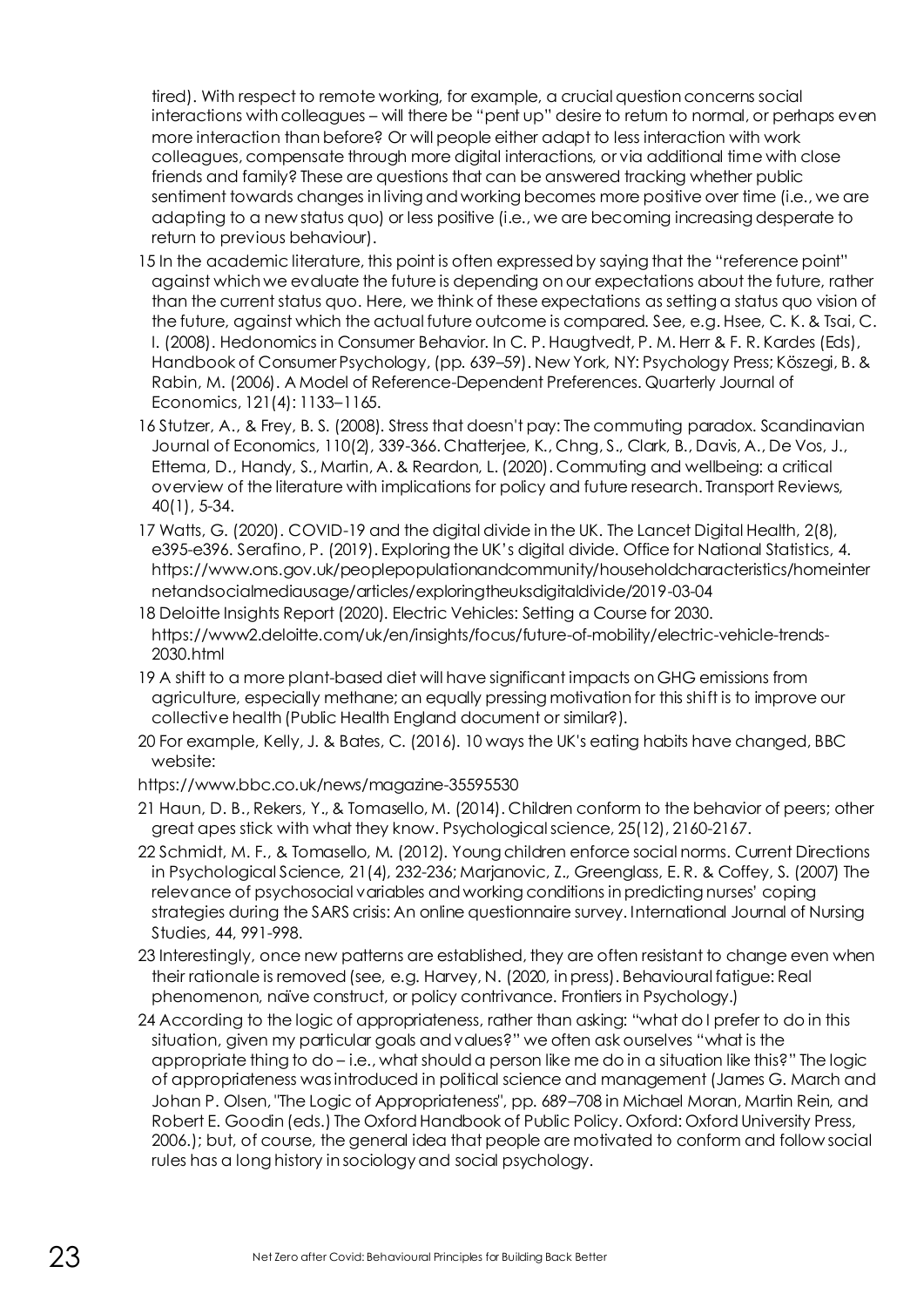- 25 The reasoning in everyday social interactions is analogous to reasoning in the law often rules, and past cases, don't precisely specify how the law should be applied in a new case (arising from the unavoidably "open-textured" nature of language, Hart, H. L. A. (1961). The concept of law. Oxford, UK: Clarendon Press.). Nonetheless, people are remarkably adept at critiquing and justifying behaviour as appropriate or inappropriate. Often appropriateness is justified by references to consequences, but this is not necessarily the case. For example, while the appropriateness of mask wearing may be justified by appeal to supposed effectiveness in suppressing the spread of Covid-19, some people have equally strong intuitions that maskwearing is inappropriate, perhaps because it is seen as signalling negative character traits, such as unfriendliness, vulnerability, or even lack of courage. And often the mere prevalence, or rarity, of a behaviour is judged as "sufficient" argument concerning whether it is appropriate (e.g. wearing this year's fashion, rather than last year's) – an example of the status quo effect noted earlier.
- 26 Cismaru, M., Lavack, A.M. and Markewich, E. (2009), "Social marketing campaigns aimed at preventing drunk driving: A review and recommendations", International Marketing Review, 26(3), 292-311.
- 27 Park, W. (2020) Why people object to laws that save lives. BBC Future (September 3). https://www.bbc.com/future/article/20200902-why-people-object-to-laws-that-save-lives
- 28 Conversely, frequent long-haul flights can be viewed as indicating importance of one's role, and commitment to the company – so that frequent flights are viewed as not only appropriate but praise-worthy. An important question is how far such norms become re-established after the enforced reduction of travel during the pandemic. Governments may be able to lead by example, here; and also actively to encourage reduced long-haul and other travel where possible.
- 29 The "Friedman Doctrine" was originally outlined in Friedman, M. (September 13, 1970). ["A](https://www.nytimes.com/1970/09/13/archives/a-friedman-doctrine-the-social-responsibility-of-business-is-to.html)  [Friedman Doctrine: The Social Responsibility of Business is to Increase Its Profits"](https://www.nytimes.com/1970/09/13/archives/a-friedman-doctrine-the-social-responsibility-of-business-is-to.html). [The New York](https://en.wikipedia.org/wiki/The_New_York_Times_Magazine)  [Times Magazine](https://en.wikipedia.org/wiki/The_New_York_Times_Magazine).
- 30 So-called "Big Tech" companies, including Microsoft, Apple and Google, have made environmental pledges (https://www.axios.com/big-tech-climate-change-google-amazonfacebook-0c29ab2f-1fd3-477b-b6db-550e472aafdc.html); the world's largest asset manager, BlackRock, has made commitments to sustainable investing on both ethical and financial grounds (https://www.blackrock.com/corporate/literature/investor-education/sustainableinvesting-resilience.pdf); the world's largest investment bank, JP Morgan, has committed to aligning its investment strategy with the Paris climate agreement.

https://www.environmentalleader.com/2020/10/jpmorgan-chase-adopts-financingcommitment-aligned-with-the-paris-

agreement/#:~:text=The%20Paris%20Agreement%20aims%20to,net%2Dzero%20emissions%20by% 202050. Of course, as with government commitments, it is too early to be sure how such commitments will be implemented and what impact they will have.

31 Other important recent examples of rapid shifts in views of "appropriateness" have been evident in the #metoo movement and Black Lives Matter.

32 Climate Assembly UK (September, 2020). The Path to Net Zero. https://www.climateassembly.uk/report/read/

33 Carmichael, R. (2019). Behaviour change, public engagement and Net Zero. A report for the Climate Change Committee[. https://www.theccc.org.uk/wp](https://www.theccc.org.uk/wp-content/uploads/2019/10/Behaviour-change-public-engagement-and-Net-Zero-Imperial-College-London.pdf)[content/uploads/2019/10/Behaviour-change-public-engagement-and-Net-Zero-Imperial-](https://www.theccc.org.uk/wp-content/uploads/2019/10/Behaviour-change-public-engagement-and-Net-Zero-Imperial-College-London.pdf)[College-London.pdf](https://www.theccc.org.uk/wp-content/uploads/2019/10/Behaviour-change-public-engagement-and-Net-Zero-Imperial-College-London.pdf)).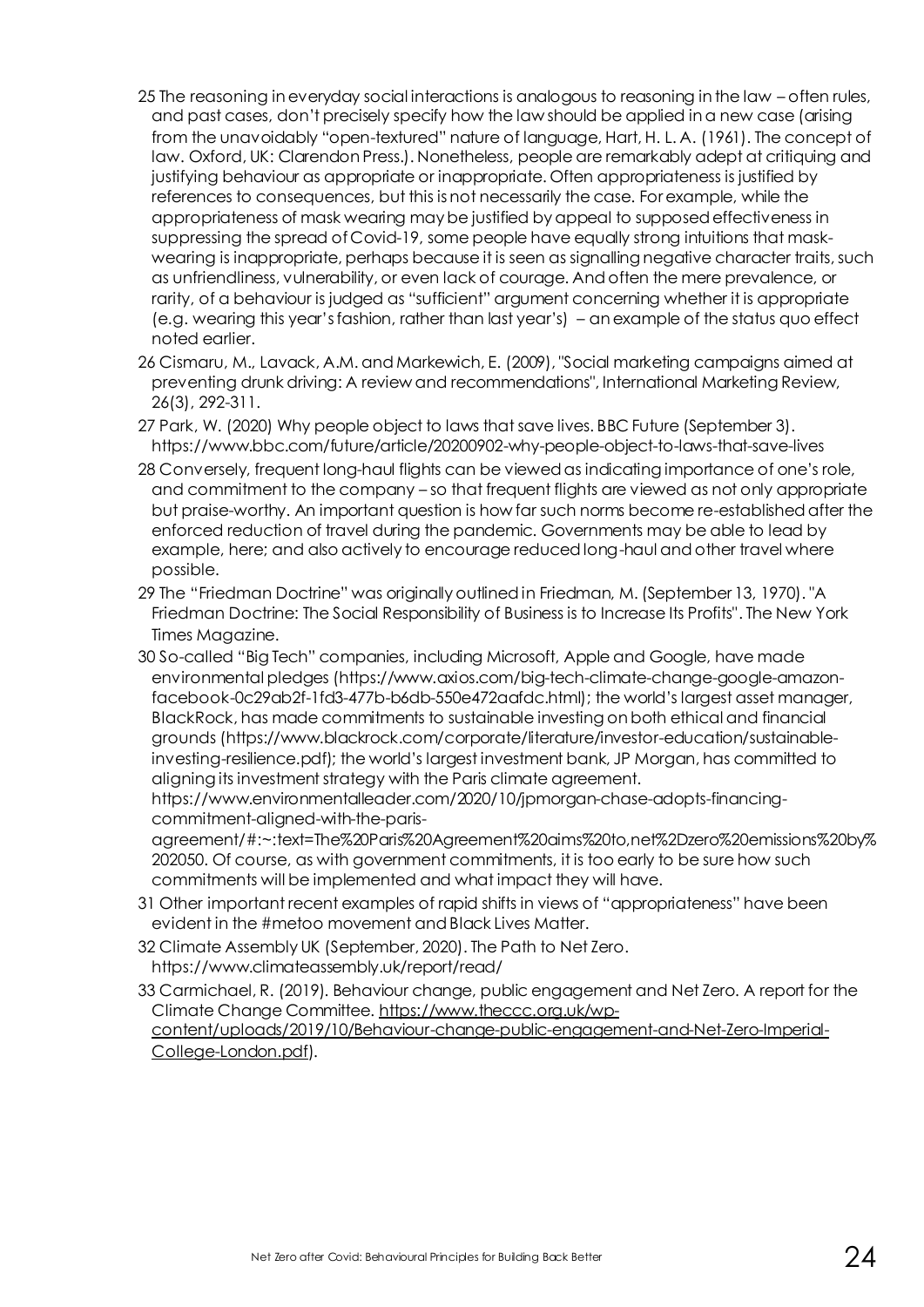**This page is left intentionally blank.**